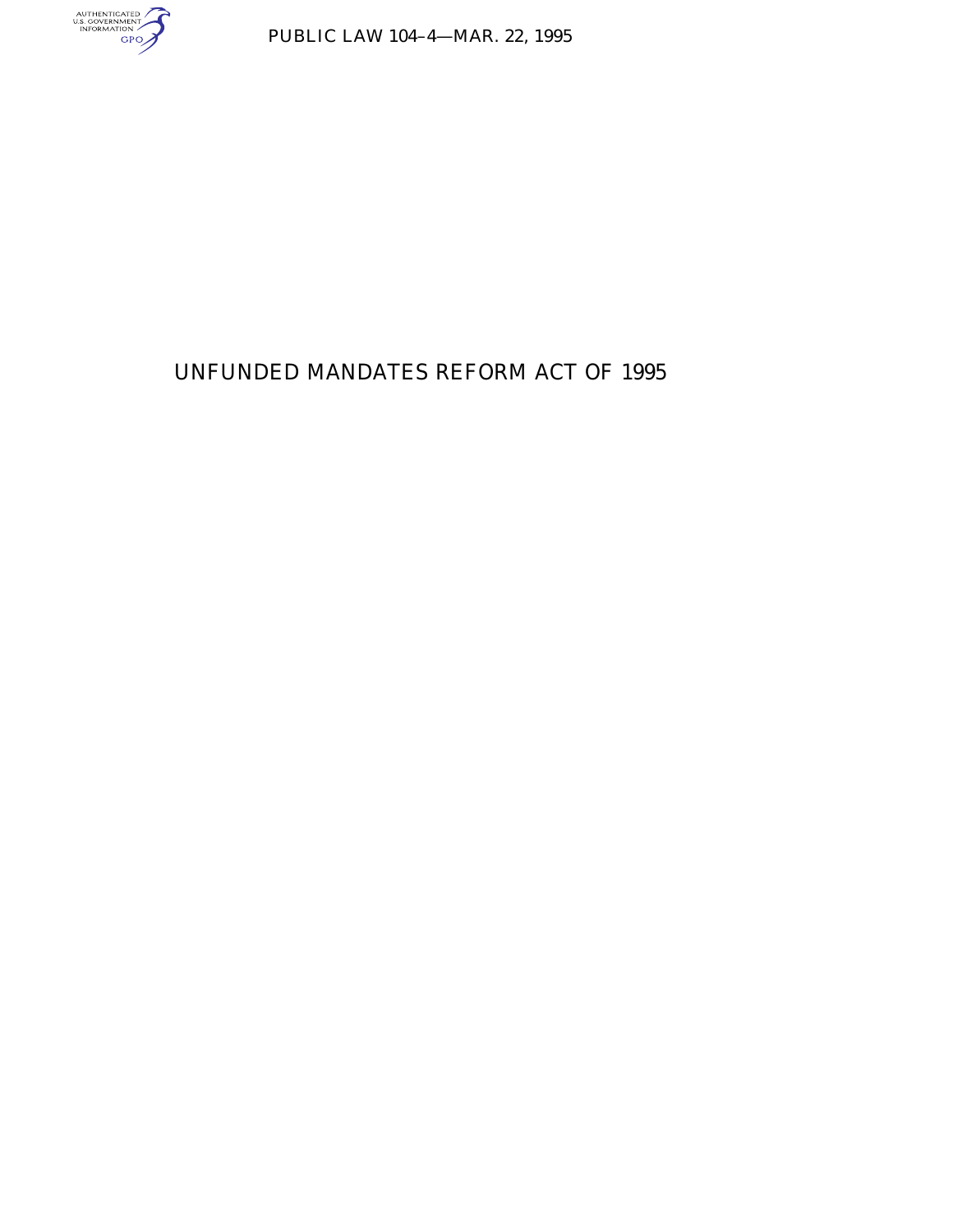### Public Law 104–4 104th Congress

### An Act

To curb the practice of imposing unfunded Federal mandates on States and local governments; to strengthen the partnership between the Federal Government and State, local and tribal governments; to end the imposition, in the absence of full consideration by Congress, of Federal mandates on State, local, and tribal governments without adequate funding, in a manner that may displace other essential governmental priorities; and to ensure that the Federal Government pays the costs incurred by those governments in complying with certain requirements under Federal statutes and regulations, and for other purposes.

*Be it enacted by the Senate and House of Representatives of the United States of America in Congress assembled,*

Mar. 22, 1995 [S. 1]

#### **SECTION 1. SHORT TITLE.**

This Act may be cited as the ''Unfunded Mandates Reform Act of 1995''.

#### **SEC. 2. PURPOSES.**

The purposes of this Act are—

(1) to strengthen the partnership between the Federal Government and State, local, and tribal governments;

 $(2)$  to end the imposition, in the absence of full consideration by Congress, of Federal mandates on State, local, and tribal governments without adequate Federal funding, in a manner that may displace other essential State, local, and tribal governmental priorities;

(3) to assist Congress in its consideration of proposed legislation establishing or revising Federal programs containing Federal mandates affecting State, local, and tribal governments, and the private sector by—

(A) providing for the development of information about the nature and size of mandates in proposed legislation; and

(B) establishing a mechanism to bring such information to the attention of the Senate and the House of Representatives before the Senate and the House of Representatives vote on proposed legislation;

(4) to promote informed and deliberate decisions by Congress on the appropriateness of Federal mandates in any particular instance;

(5) to require that Congress consider whether to provide funding to assist State, local, and tribal governments in complying with Federal mandates, to require analyses of the impact of private sector mandates, and through the dissemination of that information provide informed and deliberate decisions by Congress and Federal agencies and retain competitive balance between the public and private sectors;

2 USC 1501 note. Unfunded Mandates Reform Act of 1995.

2 USC 1501.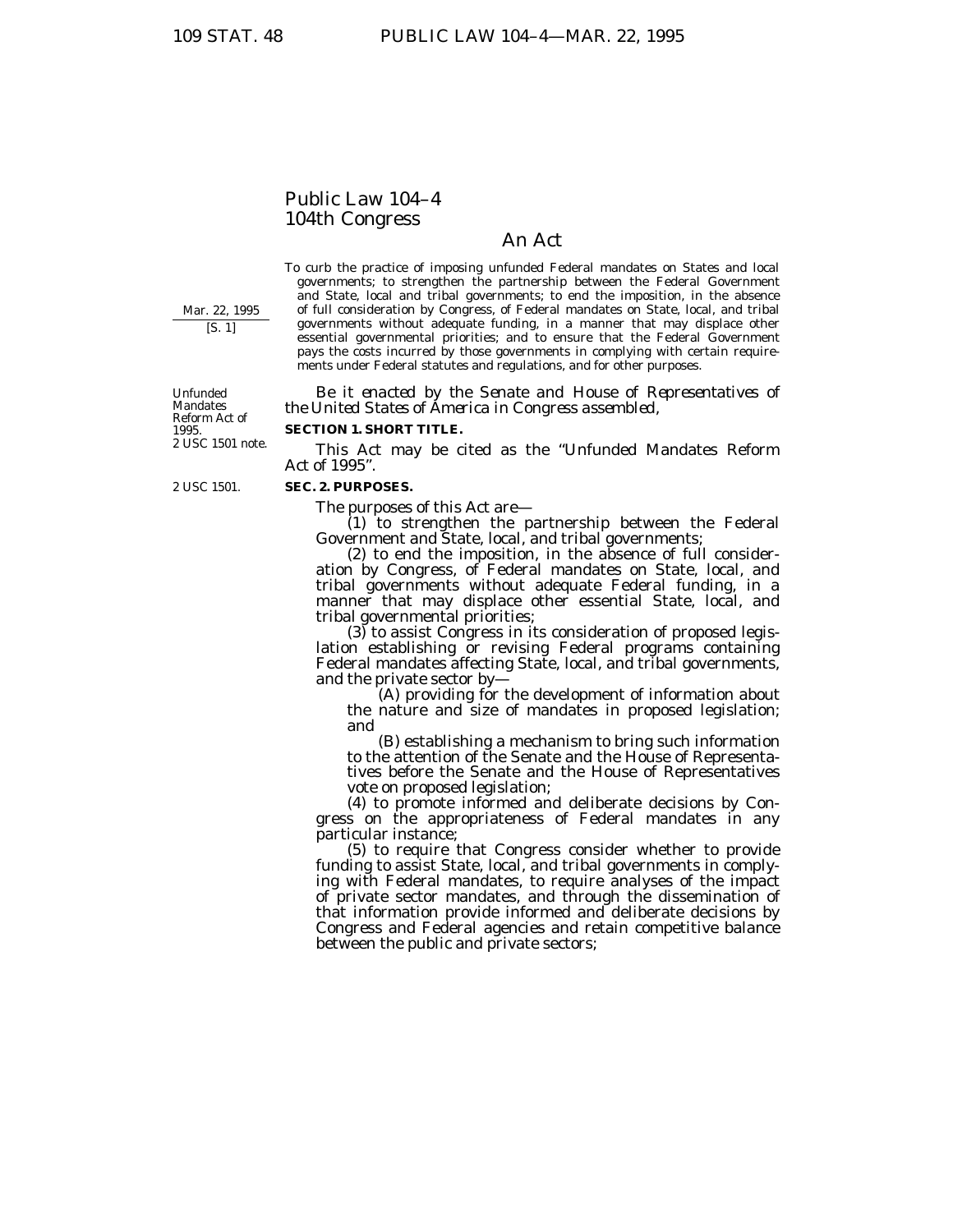(6) to establish a point-of-order vote on the consideration in the Senate and House of Representatives of legislation containing significant Federal intergovernmental mandates without providing adequate funding to comply with such mandates

(7) to assist Federal agencies in their consideration of proposed regulations affecting State, local, and tribal governments,  $by-$ 

(A) requiring that Federal agencies develop a process to enable the elected and other officials of State, local, and tribal governments to provide input when Federal agencies are developing regulations; and

(B) requiring that Federal agencies prepare and consider estimates of the budgetary impact of regulations containing Federal mandates upon State, local, and tribal governments and the private sector before adopting such regulations, and ensuring that small governments are given special consideration in that process; and

(8) to begin consideration of the effect of previously imposed Federal mandates, including the impact on State, local, and tribal governments of Federal court interpretations of Federal statutes and regulations that impose Federal intergovernmental mandates.

#### **SEC. 3. DEFINITIONS.**

For purposes of this Act—

(1) except as provided in section 305 of this Act, the terms defined under section 421 of the Congressional Budget and Impoundment Control Act of 1974 (as added by section 101 of this Act) shall have the meanings as so defined; and

(2) the term ''Director'' means the Director of the Congressional Budget Office.

#### **SEC. 4. EXCLUSIONS.**

This Act shall not apply to any provision in a bill, joint resolution, amendment, motion, or conference report before Congress and any provision in a proposed or final Federal regulation that—

(1) enforces constitutional rights of individuals;

(2) establishes or enforces any statutory rights that prohibit discrimination on the basis of race, color, religion, sex, national origin, age, handicap, or disability;

(3) requires compliance with accounting and auditing procedures with respect to grants or other money or property provided by the Federal Government;

(4) provides for emergency assistance or relief at the request of any State, local, or tribal government or any official of a State, local, or tribal government;

(5) is necessary for the national security or the ratification or implementation of international treaty obligations;

(6) the President designates as emergency legislation and that the Congress so designates in statute; or

(7) relates to the old-age, survivors, and disability insurance program under title II of the Social Security Act (including taxes imposed by sections 3101(a) and 3111(a) of the Internal Revenue Code of 1986 (relating to old-age, survivors, and disability insurance)).

2 USC 1503.

2 USC 1502.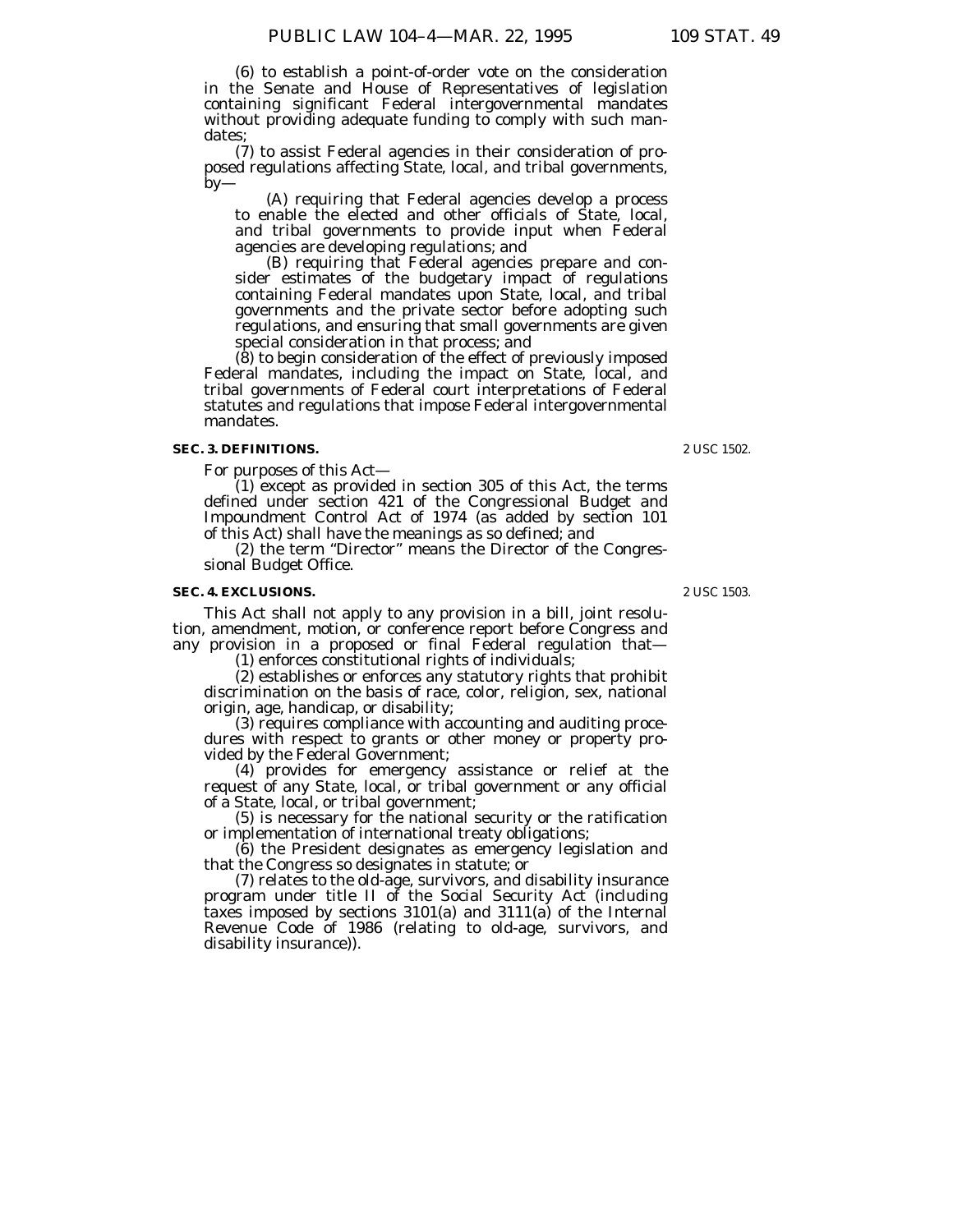2 USC 1504.

#### **SEC. 5. AGENCY ASSISTANCE.**

Each agency shall provide to the Director such information and assistance as the Director may reasonably request to assist the Director in carrying out this Act.

## **TITLE I—LEGISLATIVE ACCOUNTABILITY AND REFORM**

#### **SEC. 101. LEGISLATIVE MANDATE ACCOUNTABILITY AND REFORM.**

(a) IN GENERAL.—Title IV of the Congressional Budget and Impoundment Control Act of 1974 is amended by— (1) inserting before section 401 the following:

''PART A—GENERAL PROVISIONS''; and

(2) adding at the end thereof the following new part:

#### ''PART B—FEDERAL MANDATES

2 USC 658.

### **''SEC. 421. DEFINITIONS.**

''For purposes of this part: ''(1) AGENCY.—The term 'agency' has the same meaning as defined in section 551(1) of title 5, United States Code, but does not include independent regulatory agencies. ''(2) AMOUNT.—The term 'amount', with respect to an

authorization of appropriations for Federal financial assistance, means the amount of budget authority for any Federal grant assistance program or any Federal program providing loan guarantees or direct loans.

"(3) DIRECT COSTS.—The term 'direct costs'—<br>"(A)(i) in the case of a Federal intergovernmental man-''(A)(i) in the case of a Federal intergovernmental man- date, means the aggregate estimated amounts that all State, local, and tribal governments would be required to spend or would be prohibited from raising in revenues in order to comply with the Federal intergovernmental mandate; or<br>"(ii) in the case of a provision referred to in paragraph

 $(5)(A)(ii)$ , means the amount of Federal financial assistance eliminated or reduced;

''(B) in the case of a Federal private sector mandate, means the aggregate estimated amounts that the private sector will be required to spend in order to comply with the Federal private sector mandate;

"(C) shall be determined on the assumption that—<br>"(i) State, local, and tribal governments, and the private sector will take all reasonable steps necessary to mitigate the costs resulting from the Federal mandate, and will comply with applicable standards of practice and conduct established by recognized profes-

sional or trade associations; and<br>"(ii) reasonable steps to mitigate the costs shall not include increases in State, local, or tribal taxes or fees; and

''(D) shall not include—

(i) estimated amounts that the State, local, and tribal governments (in the case of a Federal intergov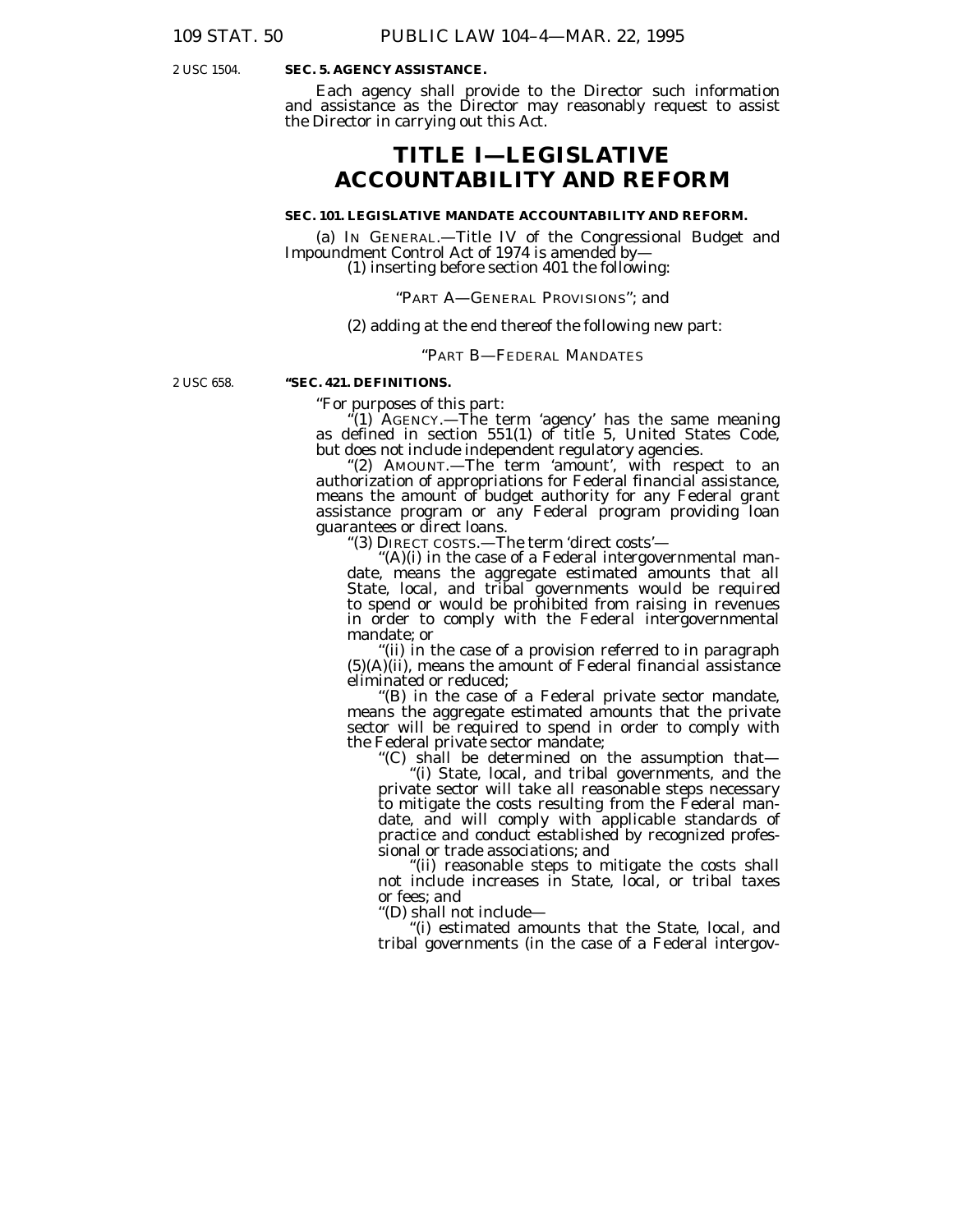ernmental mandate) or the private sector (in the case of a Federal private sector mandate) would spend—

''(I) to comply with or carry out all applicable Federal, State, local, and tribal laws and regulations in effect at the time of the adoption of the Federal mandate for the same activity as is

affected by that Federal mandate; or ''(II) to comply with or carry out State, local, and tribal governmental programs, or private-sector business or other activities in effect at the time of the adoption of the Federal mandate for the same activity as is affected by that mandate; or

''(ii) expenditures to the extent that such expenditures will be offset by any direct savings to the State, local, and tribal governments, or by the private sector, as a result of—

''(I) compliance with the Federal mandate; or

"(II) other changes in Federal law or regulation that are enacted or adopted in the same bill or joint resolution or proposed or final Federal regulation and that govern the same activity as is affected by the Federal mandate.

"(4) DIRECT SAVINGS.—The term 'direct savings', when used with respect to the result of compliance with the Federal mandate—

''(A) in the case of a Federal intergovernmental mandate, means the aggregate estimated reduction in costs to any State, local, or tribal government as a result of compliance with the Federal intergovernmental mandate; and

''(B) in the case of a Federal private sector mandate, means the aggregate estimated reduction in costs to the private sector as a result of compliance with the Federal private sector mandate.

''(5) FEDERAL INTERGOVERNMENTAL MANDATE.—The term 'Federal intergovernmental mandate' means—

'(A) any provision in legislation, statute, or regulation that—

''(i) would impose an enforceable duty upon State, local, or tribal governments, except—

''(I) a condition of Federal assistance; or

''(II) a duty arising from participation in a voluntary Federal program, except as provided in subparagraph (B)); or

''(ii) would reduce or eliminate the amount of authorization of appropriations for—

''(I) Federal financial assistance that would be provided to State, local, or tribal governments for the purpose of complying with any such previously imposed duty unless such duty is reduced or eliminated by a corresponding amount; or

''(II) the control of borders by the Federal Government; or reimbursement to State, local, or tribal governments for the net cost associated with illegal, deportable, and excludable aliens, including court-mandated expenses related to emergency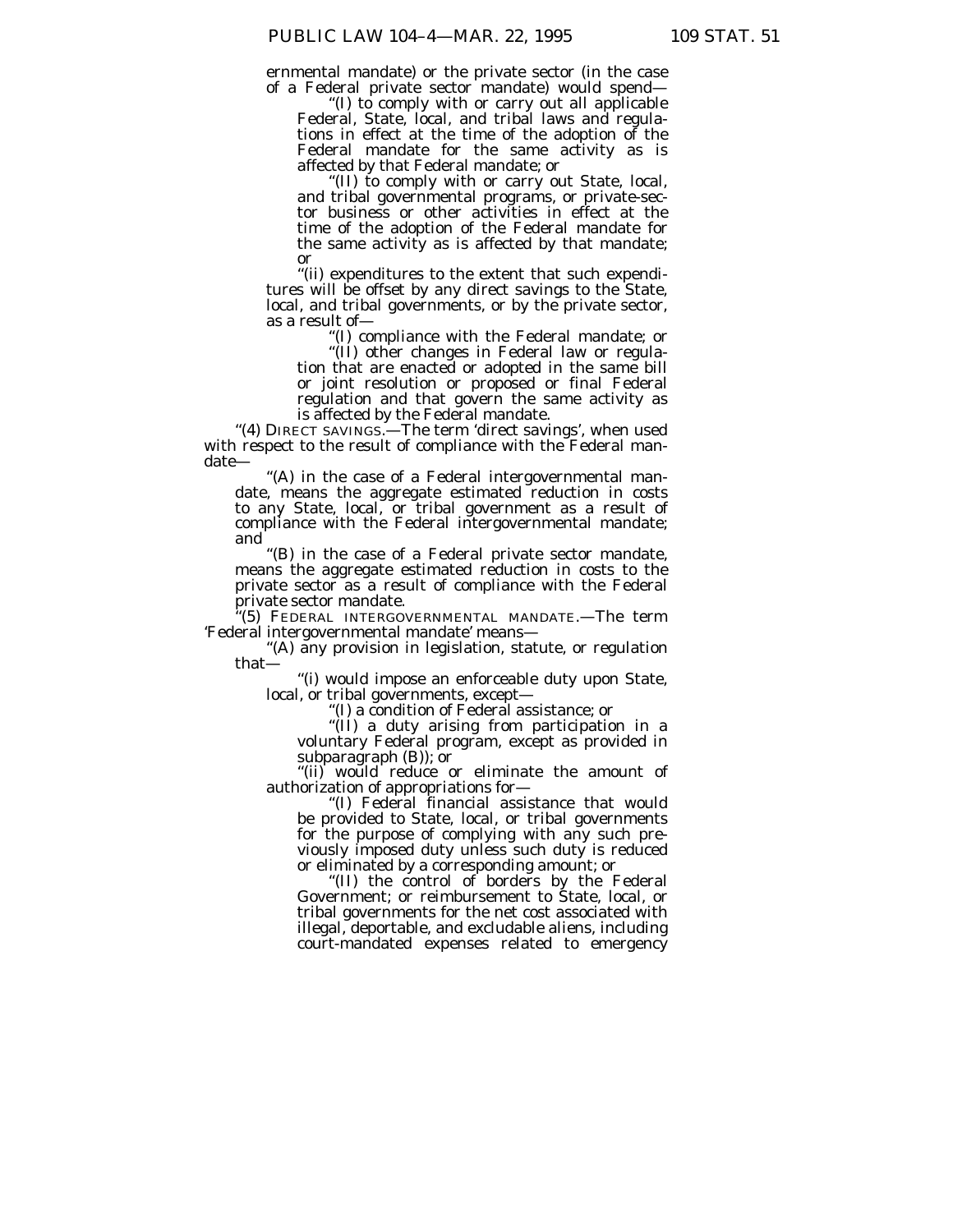health care, education or criminal justice; when such a reduction or elimination would result in increased net costs to State, local, or tribal governments in providing education or emergency health care to, or incarceration of, illegal aliens; except that this subclause shall not be in effect with respect to a State, local, or tribal government, to the extent that such government has not fully cooperated in the efforts of the Federal Government to locate, apprehend, and deport illegal aliens;

''(B) any provision in legislation, statute, or regulation that relates to a then-existing Federal program under which \$500,000,000 or more is provided annually to State, local, and tribal governments under entitlement authority, if the provision—

 $''(i)(I)$  would increase the stringency of conditions of assistance to State, local, or tribal governments under the program; or

''(II) would place caps upon, or otherwise decrease, the Federal Government's responsibility to provide funding to State, local, or tribal governments under the program; and

(ii) the State, local, or tribal governments that participate in the Federal program lack authority under that program to amend their financial or programmatic responsibilities to continue providing required services that are affected by the legislation, statute, or regulation.

''(6) FEDERAL MANDATE.—The term 'Federal mandate' means a Federal intergovernmental mandate or a Federal private sector mandate, as defined in paragraphs (5) and (7).

'(7) FEDERAL PRIVATE SECTOR MANDATE.—The term 'Federal private sector mandate' means any provision in legislation, statute, or regulation that—

''(A) would impose an enforceable duty upon the private sector except—

''(i) a condition of Federal assistance; or

"(ii) a duty arising from participation in a voluntary Federal program; or

''(B) would reduce or eliminate the amount of authorization of appropriations for Federal financial assistance that will be provided to the private sector for the purposes of ensuring compliance with such duty.

''(8) LOCAL GOVERNMENT.—The term 'local government' has the same meaning as defined in section 6501(6) of title 31, United States Code.

''(9) PRIVATE SECTOR.—The term 'private sector' means all persons or entities in the United States, including individuals, partnerships, associations, corporations, and educational and nonprofit institutions, but shall not include State, local, or tribal governments.

"(I0) REGULATION; RULE.—The term 'regulation' or 'rule' (except with respect to a rule of either House of the Congress) has the meaning of 'rule' as defined in section 601(2) of title 5, United States Code.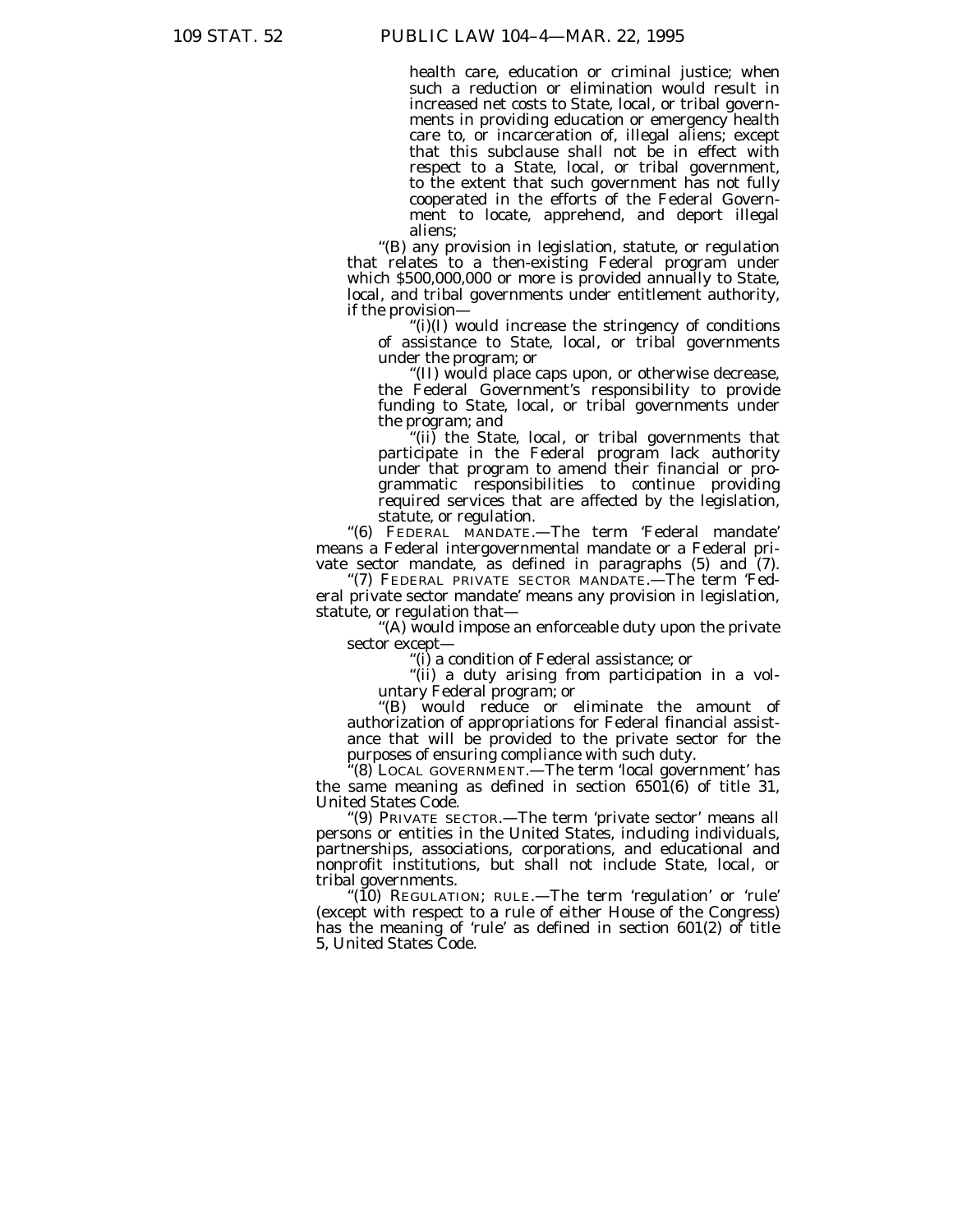''(11) SMALL GOVERNMENT.—The term 'small government' means any small governmental jurisdictions defined in section

601(5) of title 5, United States Code, and any tribal government. ''(12) STATE.—The term 'State' has the same meaning as defined in section 6501(9) of title 31, United States Code.

''(13) TRIBAL GOVERNMENT.—The term 'tribal government' means any Indian tribe, band, nation, or other organized group or community, including any Alaska Native village or regional or village corporation as defined in or established pursuant to the Alaska Native Claims Settlement Act (85 Stat. 688; 43 U.S.C. 1601 et seq.) which is recognized as eligible for the special programs and services provided by the United States to Indians because of their special status as Indians.

#### **''SEC. 422. EXCLUSIONS.**

''This part shall not apply to any provision in a bill, joint resolution, amendment, motion, or conference report before Congress that—

(1) enforces constitutional rights of individuals;

"(2) establishes or enforces any statutory rights that prohibit discrimination on the basis of race, color, religion, sex, national origin, age, handicap, or disability;

''(3) requires compliance with accounting and auditing procedures with respect to grants or other money or property provided by the Federal Government;

''(4) provides for emergency assistance or relief at the request of any State, local, or tribal government or any official of a State, local, or tribal government;

''(5) is necessary for the national security or the ratification or implementation of international treaty obligations;

''(6) the President designates as emergency legislation and that the Congress so designates in statute; or

"(7) relates to the old-age, survivors, and disability insurance program under title II of the Social Security Act (including taxes imposed by sections 3101(a) and 3111(a) of the Internal Revenue Code of 1986 (relating to old-age, survivors, and disability insurance)).

#### **''SEC. 423. DUTIES OF CONGRESSIONAL COMMITTEES.**

''(a) IN GENERAL.—When a committee of authorization of the Senate or the House of Representatives reports a bill or joint resolution of public character that includes any Federal mandate, the report of the committee accompanying the bill or joint resolution shall contain the information required by subsections (c) and (d).

''(b) SUBMISSION OF BILLS TO THE DIRECTOR.—When a committee of authorization of the Senate or the House of Representatives orders reported a bill or joint resolution of a public character, the committee shall promptly provide the bill or joint resolution to the Director of the Congressional Budget Office and shall identify to the Director any Federal mandates contained in the bill or resolution.

''(c) REPORTS ON FEDERAL MANDATES.—Each report described under subsection (a) shall contain—

''(1) an identification and description of any Federal mandates in the bill or joint resolution, including the direct costs to State, local, and tribal governments, and to the private sector, required to comply with the Federal mandates;

2 USC 658a.

2 USC 658b.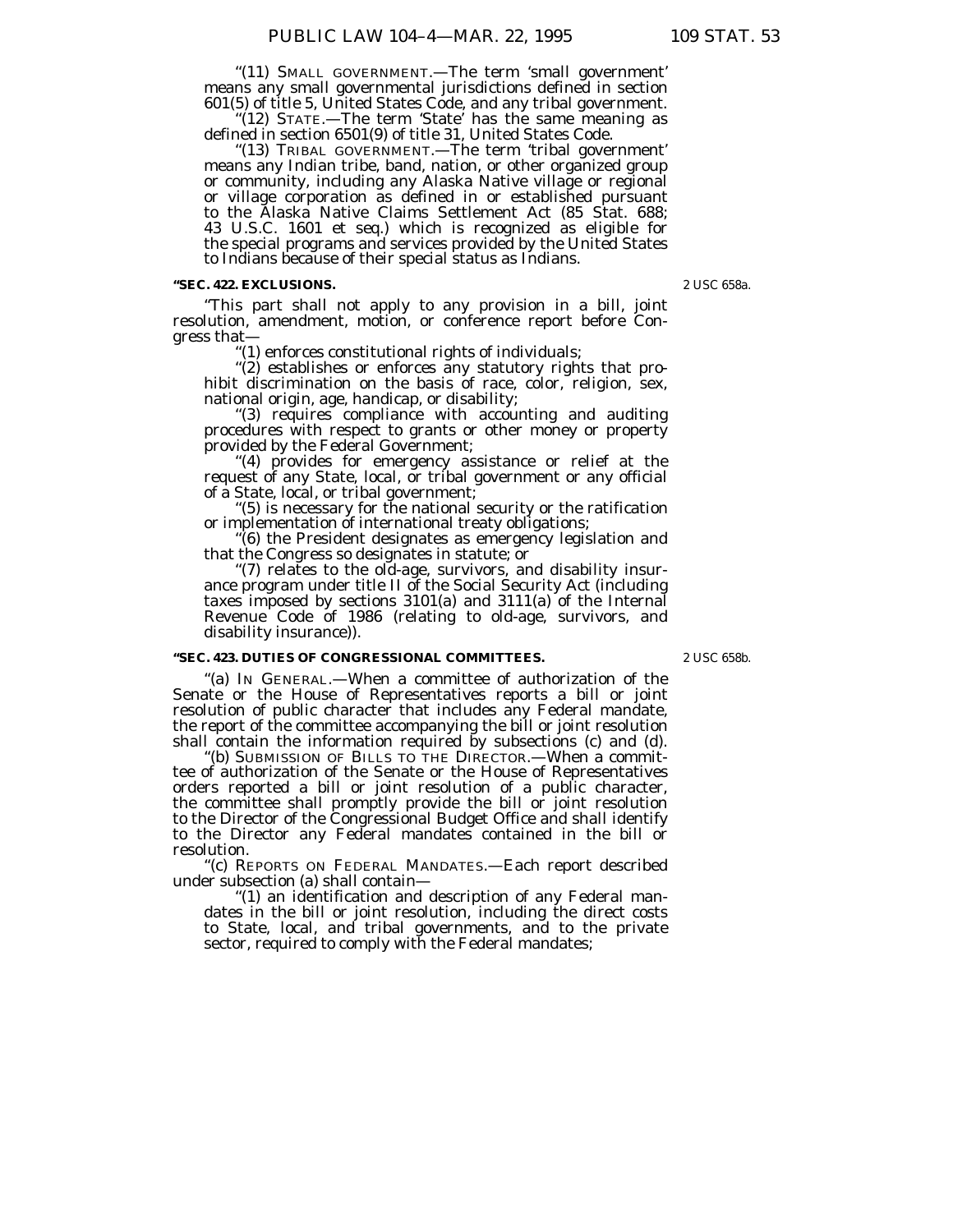''(2) a qualitative, and if practicable, a quantitative assessment of costs and benefits anticipated from the Federal mandates (including the effects on health and safety and the protection of the natural environment); and

''(3) a statement of the degree to which a Federal mandate affects both the public and private sectors and the extent to which Federal payment of public sector costs or the modification or termination of the Federal mandate as provided under section 425(a)(2) would affect the competitive balance between State, local, or tribal governments and the private sector including a description of the actions, if any, taken by the committee to avoid any adverse impact on the private sector or the competitive balance between the public sector and the private sector.

''(d) INTERGOVERNMENTAL MANDATES.—If any of the Federal mandates in the bill or joint resolution are Federal intergovernmental mandates, the report required under subsection (a) shall also contain—

 $f(1)(A)$  a statement of the amount, if any, of increase or decrease in authorization of appropriations under existing Federal financial assistance programs, or of authorization of appropriations for new Federal financial assistance, provided by the bill or joint resolution and usable for activities of State, local, or tribal governments subject to the Federal intergovernmental mandates;

''(B) a statement of whether the committee intends that the Federal intergovernmental mandates be partly or entirely unfunded, and if so, the reasons for that intention; and

 $C(C)$  if funded in whole or in part, a statement of whether and how the committee has created a mechanism to allocate the funding in a manner that is reasonably consistent with the expected direct costs among and between the respective levels of State, local, and tribal government; and

''(2) any existing sources of Federal assistance in addition to those identified in paragraph (1) that may assist State, local, and tribal governments in meeting the direct costs of the Federal intergovernmental mandates.

''(e) PREEMPTION CLARIFICATION AND INFORMATION.—When a committee of authorization of the Senate or the House of Representatives reports a bill or joint resolution of public character, the committee report accompanying the bill or joint resolution shall contain, if relevant to the bill or joint resolution, an explicit statement on the extent to which the bill or joint resolution is intended to preempt any State, local, or tribal law, and, if so, an explanation of the effect of such preemption.

''(f) PUBLICATION OF STATEMENT FROM THE DIRECTOR.—

''(1) IN GENERAL.—Upon receiving a statement from the Director under section 424, a committee of the Senate or the House of Representatives shall publish the statement in the committee report accompanying the bill or joint resolution to which the statement relates if the statement is available at the time the report is printed.

'(2) OTHER PUBLICATION OF STATEMENT OF DIRECTOR.-If the statement is not published in the report, or if the bill or joint resolution to which the statement relates is expected to be considered by the Senate or the House of Representatives before the report is published, the committee shall cause the

Congressional Record, publication.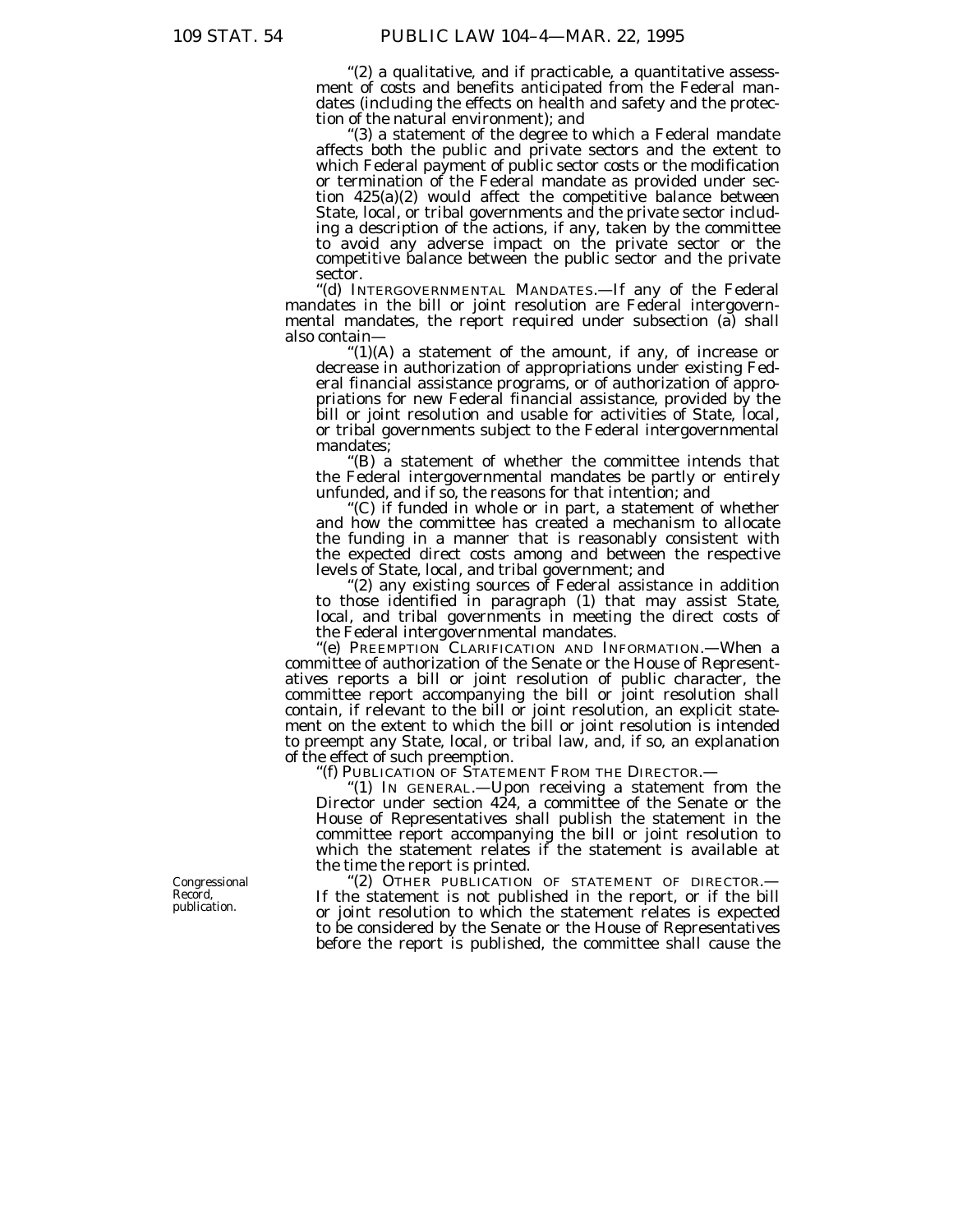statement, or a summary thereof, to be published in the Congressional Record in advance of floor consideration of the bill or joint resolution.

#### **''SEC. 424. DUTIES OF THE DIRECTOR; STATEMENTS ON BILLS AND** 2 USC 658c.**JOINT RESOLUTIONS OTHER THAN APPROPRIATIONS BILLS AND JOINT RESOLUTIONS.**

''(a) FEDERAL INTERGOVERNMENTAL MANDATES IN REPORTED BILLS AND RESOLUTIONS.—For each bill or joint resolution of a public character reported by any committee of authorization of the Senate or the House of Representatives, the Director of the Congressional Budget Office shall prepare and submit to the committee a statement as follows:

 $'(1)$  CONTENTS.—If the Director estimates that the direct cost of all Federal intergovernmental mandates in the bill or joint resolution will equal or exceed \$50,000,000 (adjusted annually for inflation) in the fiscal year in which any Federal intergovernmental mandate in the bill or joint resolution (or in any necessary implementing regulation) would first be effective or in any of the 4 fiscal years following such fiscal year, the Director shall so state, specify the estimate, and briefly explain the basis of the estimate.

'(2) ESTIMATES.—Estimates required under paragraph (1) shall include estimates (and brief explanations of the basis of the estimates) of—

''(A) the total amount of direct cost of complying with the Federal intergovernmental mandates in the bill or joint resolution;

''(B) if the bill or resolution contains an authorization of appropriations under section  $425(a)(2)(B)$ , the amount of new budget authority for each fiscal year for a period not to exceed 10 years beyond the effective date necessary for the direct cost of the intergovernmental mandate; and

''(C) the amount, if any, of increase in authorization of appropriations under existing Federal financial assistance programs, or of authorization of appropriations for new Federal financial assistance, provided by the bill or joint resolution and usable by State, local, or tribal governments for activities subject to the Federal intergovernmental mandates.

''(3) ESTIMATE NOT FEASIBLE.—If the Director determines that it is not feasible to make a reasonable estimate that would be required under paragraphs (1) and (2), the Director shall not make the estimate, but shall report in the statement that the reasonable estimate cannot be made and shall include the reasons for that determination in the statement. If such determination is made by the Director, a point of order under this part shall lie only under section  $42\overline{5}(a)(1)$  and as if the requirement of section 425(a)(1) had not been met.

''(b) FEDERAL PRIVATE SECTOR MANDATES IN REPORTED BILLS AND JOINT RESOLUTIONS.—For each bill or joint resolution of a public character reported by any committee of authorization of the Senate or the House of Representatives, the Director of the Congressional Budget Office shall prepare and submit to the committee a statement as follows:

'(1) CONTENTS.—If the Director estimates that the direct cost of all Federal private sector mandates in the bill or joint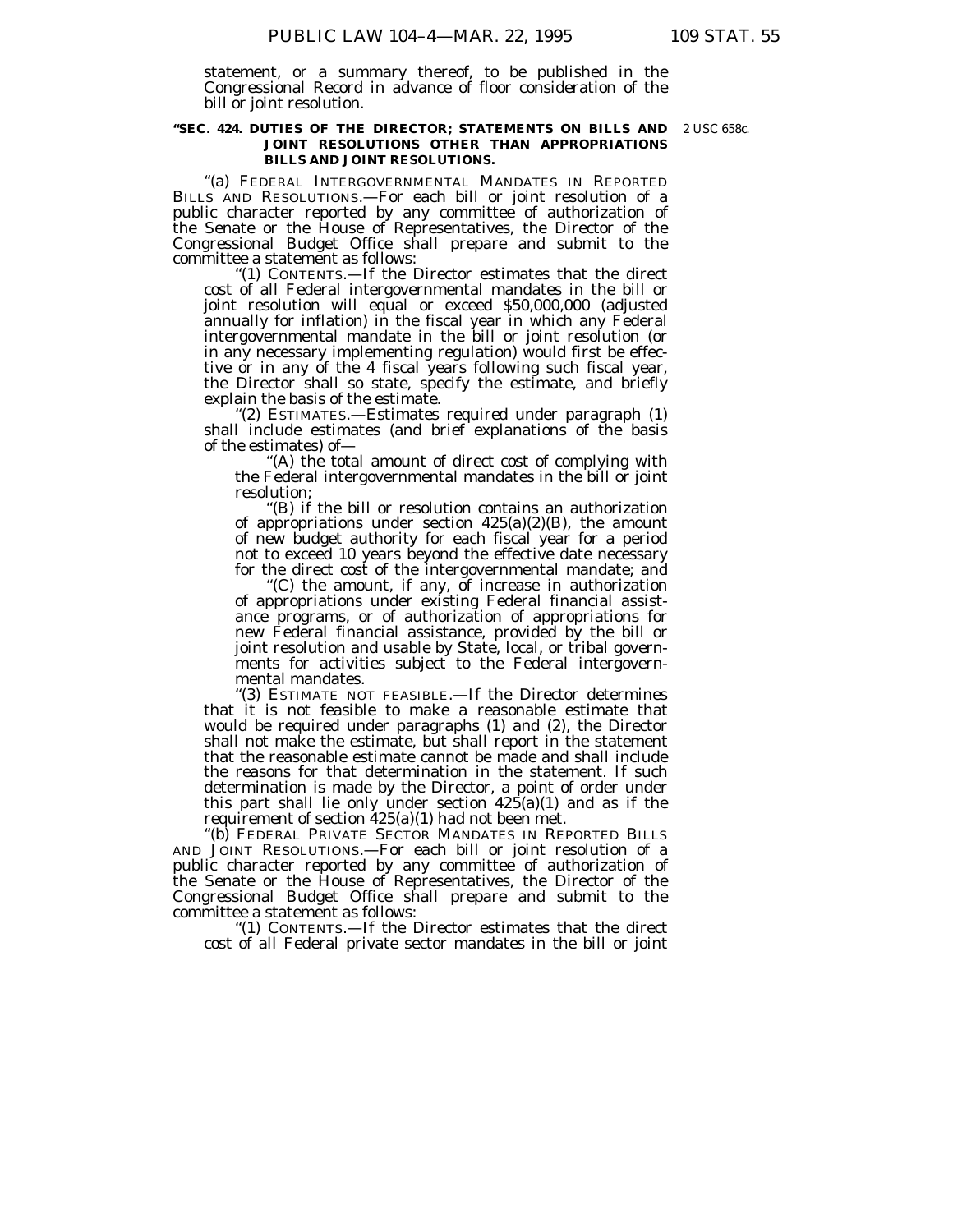resolution will equal or exceed \$100,000,000 (adjusted annually for inflation) in the fiscal year in which any Federal private sector mandate in the bill or joint resolution (or in any necessary implementing regulation) would first be effective or in any of the 4 fiscal years following such fiscal year, the Director shall so state, specify the estimate, and briefly explain the basis of the estimate.

''(2) ESTIMATES.—Estimates required under paragraph (1) shall include estimates (and a brief explanation of the basis of the estimates) of—

''(A) the total amount of direct costs of complying with the Federal private sector mandates in the bill or joint resolution; and

'(B) the amount, if any, of increase in authorization of appropriations under existing Federal financial assistance programs, or of authorization of appropriations for new Federal financial assistance, provided by the bill or joint resolution usable by the private sector for the activities subject to the Federal private sector mandates.

''(3) ESTIMATE NOT FEASIBLE.—If the Director determines that it is not feasible to make a reasonable estimate that would be required under paragraphs (1) and (2), the Director shall not make the estimate, but shall report in the statement that the reasonable estimate cannot be made and shall include the reasons for that determination in the statement.

''(c) LEGISLATION FALLING BELOW THE DIRECT COSTS THRESH-OLDS.—If the Director estimates that the direct costs of a Federal mandate will not equal or exceed the thresholds specified in subsections (a) and (b), the Director shall so state and shall briefly explain the basis of the estimate.

'(d) AMENDED BILLS AND JOINT RESOLUTIONS; CONFERENCE REPORTS.—If a bill or joint resolution is passed in an amended form (including if passed by one House as an amendment in the nature of a substitute for the text of a bill or joint resolution from the other House) or is reported by a committee of conference in amended form, and the amended form contains a Federal mandate not previously considered by either House or which contains an increase in the direct cost of a previously considered Federal mandate, then the committee of conference shall ensure, to the greatest extent practicable, that the Director shall prepare a statement as provided in this subsection or a supplemental statement for the bill or joint resolution in that amended form.

#### **''SEC. 425. LEGISLATION SUBJECT TO POINT OF ORDER.**

''(a) IN GENERAL.—It shall not be in order in the Senate or the House of Representatives to consider—

''(1) any bill or joint resolution that is reported by a committee unless the committee has published a statement of the Director on the direct costs of Federal mandates in accordance with section 423(f) before such consideration, except this paragraph shall not apply to any supplemental statement prepared by the Director under section 424(d); and

''(2) any bill, joint resolution, amendment, motion, or conference report that would increase the direct costs of Federal intergovernmental mandates by an amount that causes the thresholds specified in section  $4\tilde{2}4(a)(1)$  to be exceeded, unless—

2 USC 658d.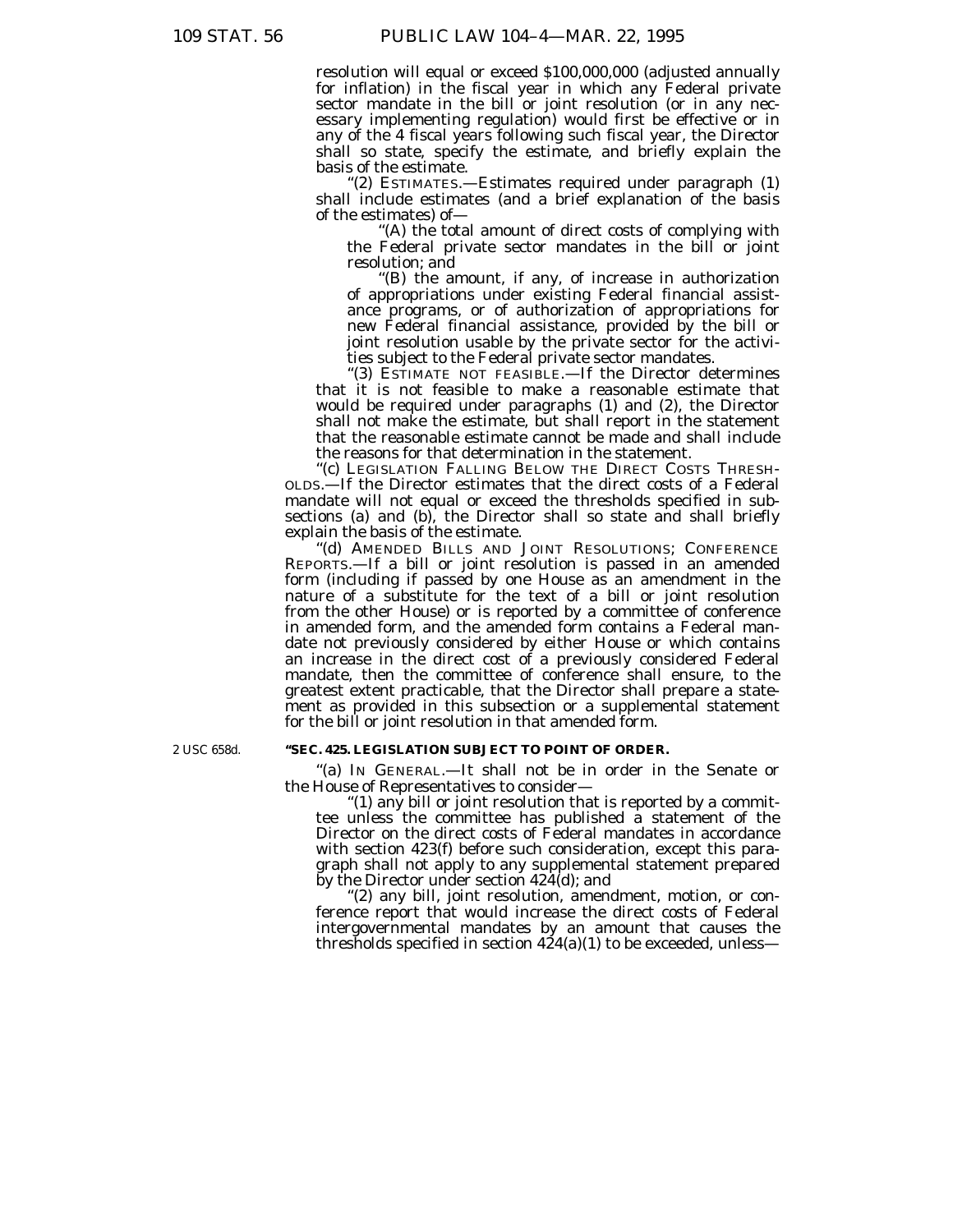''(A) the bill, joint resolution, amendment, motion, or conference report provides new budget authority or new entitlement authority in the House of Representatives or direct spending authority in the Senate for each fiscal year for such mandates included in the bill, joint resolution, amendment, motion, or conference report in an amount equal to or exceeding the direct costs of such mandate; or

''(B) the bill, joint resolution, amendment, motion, or conference report includes an authorization for appropriations in an amount equal to or exceeding the direct costs of such mandate, and—

''(i) identifies a specific dollar amount of the direct costs of such mandate for each year up to 10 years during which such mandate shall be in effect under the bill, joint resolution, amendment, motion or conference report, and such estimate is consistent with the estimate determined under subsection (e) for each fiscal year;

''(ii) identifies any appropriation bill that is expected to provide for Federal funding of the direct cost referred to under clause (i); and

''(iii)(I) provides that for any fiscal year the responsible Federal agency shall determine whether there are insufficient appropriations for that fiscal year to provide for the direct costs under clause (i) of such mandate, and shall (no later than 30 days after the beginning of the fiscal year) notify the appropriate authorizing committees of Congress of the determination and submit either—

'(aa) a statement that the agency has determined, based on a re-estimate of the direct costs of such mandate, after consultation with State, local, and tribal governments, that the amount appropriated is sufficient to pay for the direct costs of such mandate; or

''(bb) legislative recommendations for either implementing a less costly mandate or making such mandate ineffective for the fiscal year;

''(II) provides for expedited procedures for the consideration of the statement or legislative recommendations referred to in subclause  $(I)$  by Congress no later than 30 days after the statement or recommendations are submitted to Congress; and

''(III) provides that such mandate shall—

'(aa) in the case of a statement referred to in subclause  $(I)(aa)$ , cease to be effective 60 days after the statement is submitted unless Congress has approved the agency's determination by joint resolution during the 60-day period;

'(bb) cease to be effective 60 days after the date the legislative recommendations of the responsible Federal agency are submitted to Congress under subclause (I)(bb) unless Congress provides otherwise by law; or

Termination date.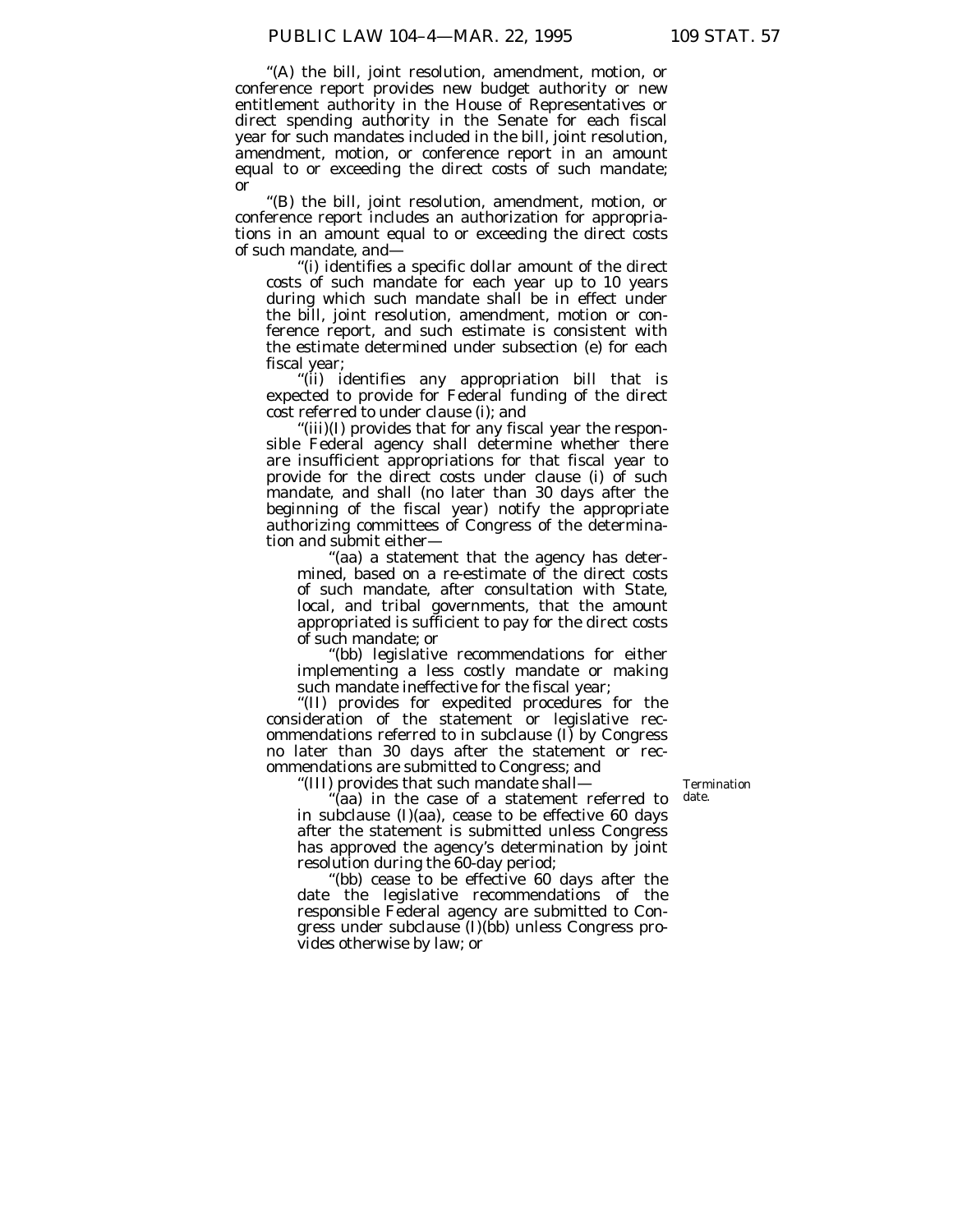''(cc) in the case that such mandate that has not yet taken effect, continue not to be effective unless Congress provides otherwise by law.

"(b) RULE OF CONSTRUCTION.—The provisions of subsection  $(a)(2)(B)(iii)$  shall not be construed to prohibit or otherwise restrict a State, local, or tribal government from voluntarily electing to remain subject to the original Federal intergovernmental mandate, complying with the programmatic or financial responsibilities of the original Federal intergovernmental mandate and providing the funding necessary consistent with the costs of Federal agency assistance, monitoring, and enforcement.

''(c) COMMITTEE ON APPROPRIATIONS.—

''(1) APPLICATION.—The provisions of subsection (a)—

''(A) shall not apply to any bill or resolution reported by the Committee on Appropriations of the Senate or the House of Representatives; except

''(B) shall apply to—

''(i) any legislative provision increasing direct costs of a Federal intergovernmental mandate contained in any bill or resolution reported by the Committee on Appropriations of the Senate or House of Representatives;

''(ii) any legislative provision increasing direct costs of a Federal intergovernmental mandate contained in any amendment offered to a bill or resolution reported by the Committee on Appropriations of the Senate or House of Representatives;

''(iii) any legislative provision increasing direct costs of a Federal intergovernmental mandate in a conference report accompanying a bill or resolution reported by the Committee on Appropriations of the Senate or House of Representatives; and

''(iv) any legislative provision increasing direct costs of a Federal intergovernmental mandate contained in any amendments in disagreement between the two Houses to any bill or resolution reported by the Committee on Appropriations of the Senate or House of Representatives.

''(2) CERTAIN PROVISIONS STRICKEN IN SENATE.—Upon a point of order being made by any Senator against any provision listed in paragraph  $(1)(B)$ , and the point of order being sustained by the Chair, such specific provision shall be deemed stricken from the bill, resolution, amendment, amendment in disagreement, or conference report and may not be offered as an amendment from the floor.

"(d) DETERMINATIONS OF APPLICABILITY TO PENDING LEGISLA-TION.—For purposes of this section, in the Senate, the presiding officer of the Senate shall consult with the Committee on Governmental Affairs, to the extent practicable, on questions concerning the applicability of this part to a pending bill, joint resolution, amendment, motion, or conference report.

''(e) DETERMINATIONS OF FEDERAL MANDATE LEVELS.—For purposes of this section, in the Senate, the levels of Federal mandates for a fiscal year shall be determined based on the estimates made by the Committee on the Budget.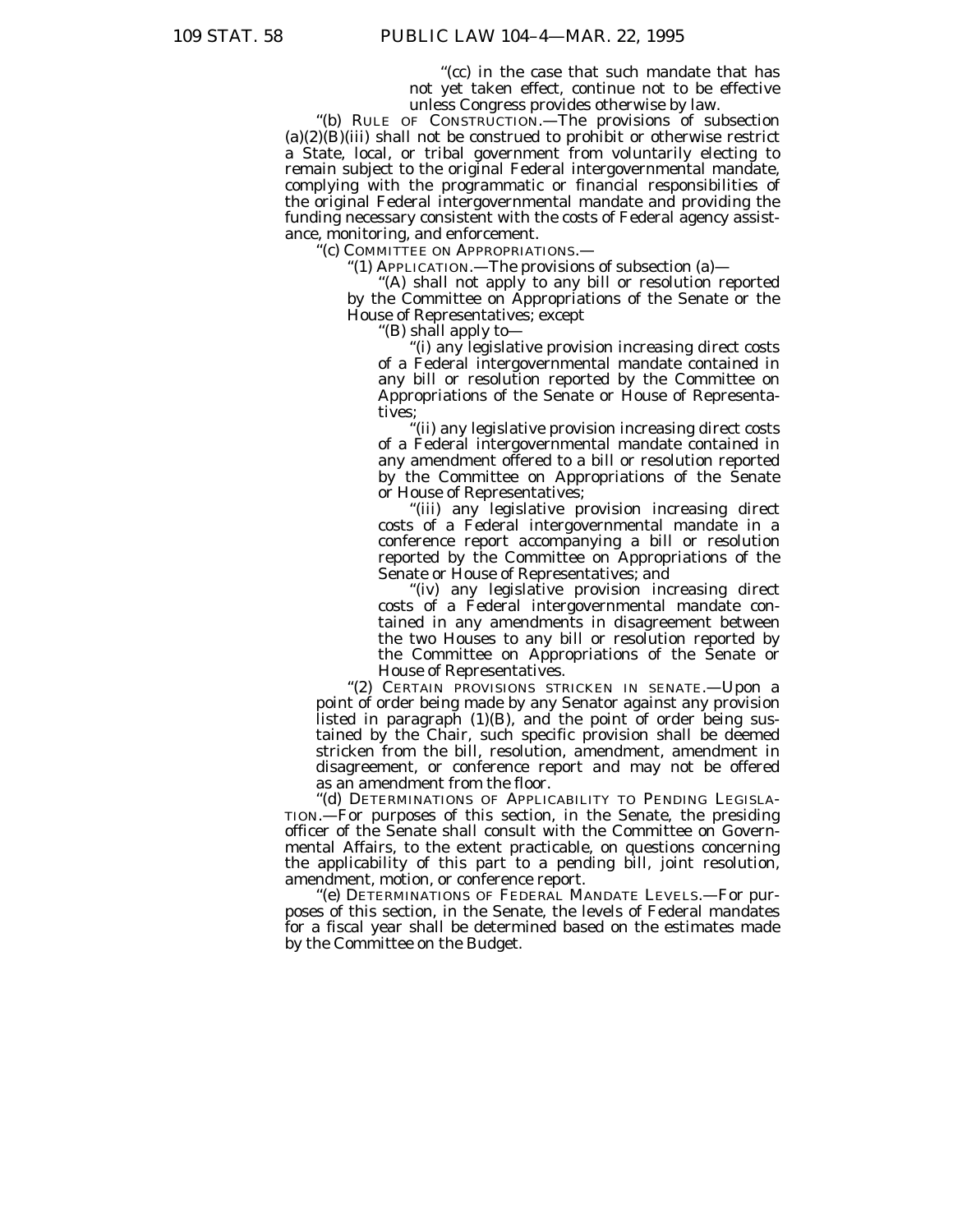#### **''SEC. 426. PROVISIONS RELATING TO THE HOUSE OF REPRESENTA-**2 USC 658e.**TIVES.**

''(a) ENFORCEMENT IN THE HOUSE OF REPRESENTATIVES.—It shall not be in order in the House of Representatives to consider a rule or order that waives the application of section 425.

''(b) DISPOSITION OF POINTS OF ORDER.—

"(1) APPLICATION TO THE HOUSE OF REPRESENTATIVES.-This subsection shall apply only to the House of Representatives.

''(2) THRESHOLD BURDEN.—In order to be cognizable by the Chair, a point of order under section 425 or subsection (a) of this section must specify the precise language on which it is premised.

(3) QUESTION OF CONSIDERATION.—As disposition of points of order under section 425 or subsection (a) of this section, the Chair shall put the question of consideration with respect to the proposition that is the subject of the points of order.

"(4) DEBATE AND INTERVENING MOTIONS.—A question of consideration under this section shall be debatable for 10 minutes by each Member initiating a point of order and for 10 minutes by an opponent on each point of order, but shall otherwise be decided without intervening motion except one that the House adjourn or that the Committee of the Whole rise, as the case may be.

'(5) EFFECT ON AMENDMENT IN ORDER AS ORIGINAL TEXT.— The disposition of the question of consideration under this subsection with respect to a bill or joint resolution shall be considered also to determine the question of consideration under this subsection with respect to an amendment made in order as original text.

#### **''SEC. 427. REQUESTS TO THE CONGRESSIONAL BUDGET OFFICE FROM** 2 USC 658f. **SENATORS.**

''At the written request of a Senator, the Director shall, to the extent practicable, prepare an estimate of the direct costs of a Federal intergovernmental mandate contained in an amendment of such Senator.

#### **''SEC. 428. CLARIFICATION OF APPLICATION.**

''(a) IN GENERAL.—This part applies to any bill, joint resolution, amendment, motion, or conference report that reauthorizes appropriations, or that amends existing authorizations of appropriations, to carry out any statute, or that otherwise amends any statute, only if enactment of the bill, joint resolution, amendment, motion, or conference report—

''(1) would result in a net reduction in or elimination of authorization of appropriations for Federal financial assistance that would be provided to State, local, or tribal governments for use for the purpose of complying with any Federal intergovernmental mandate, or to the private sector for use to comply with any Federal private sector mandate, and would not eliminate or reduce duties established by the Federal mandate by a corresponding amount; or

"(2) would result in a net increase in the aggregate amount of direct costs of Federal intergovernmental mandates or Federal private sector mandates other than as described in paragraph (1).

2 USC 658g.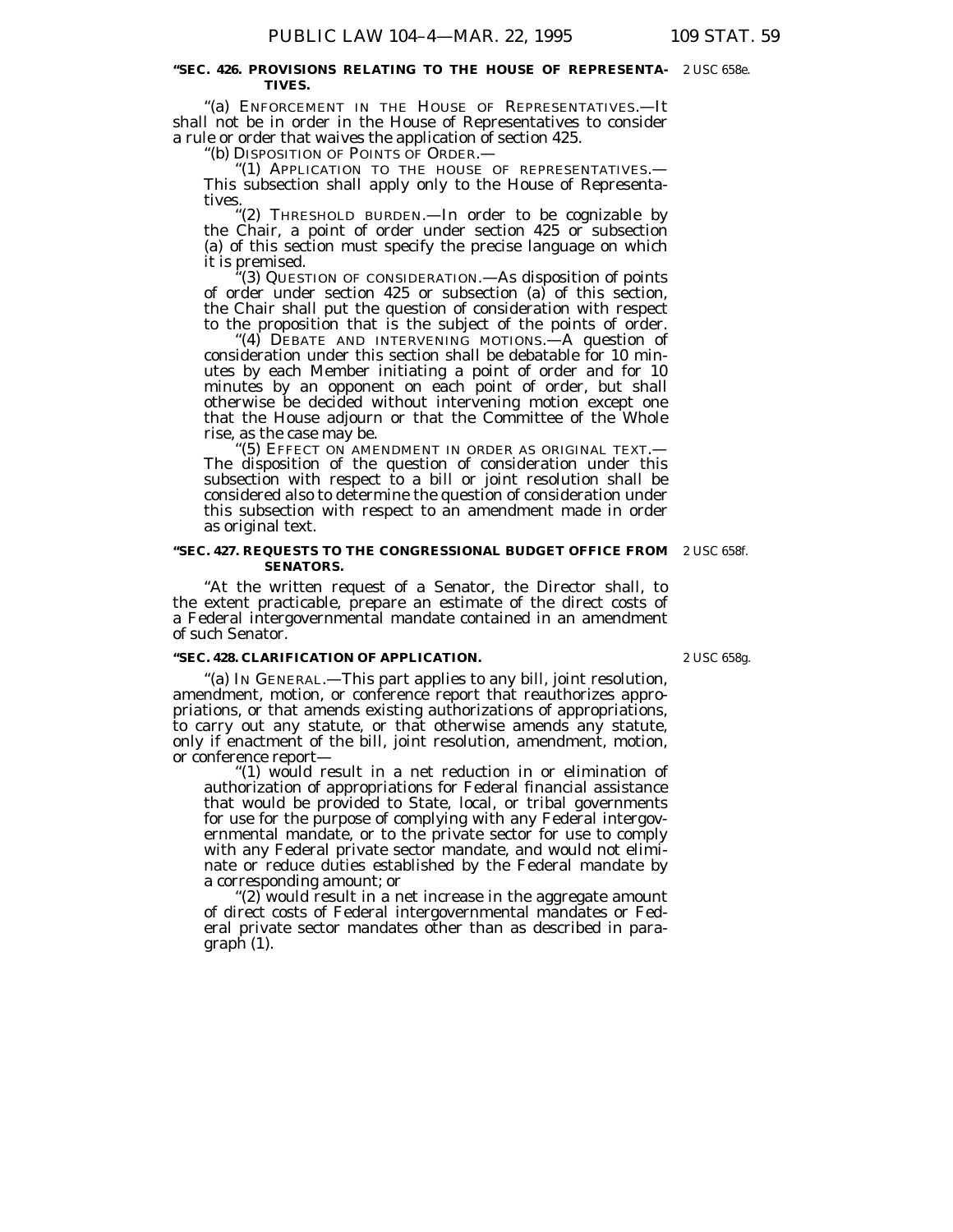''(b) DIRECT COSTS.— ''(1) IN GENERAL.—For purposes of this part, the direct cost of the Federal mandates in a bill, joint resolution, amendment, motion, or conference report that reauthorizes appropriations, or that amends existing authorizations of appropriations, to carry out a statute, or that otherwise amends any statute, means the net increase, resulting from enactment of the bill, joint resolution, amendment, motion, or conference report, in the amount described under paragraph (2)(A) over the amount

described under paragraph  $(2)(B)$ .<br>
"(2) AMOUNTS.—The amounts referred to under paragraph (1) are—

''(A) the aggregate amount of direct costs of Federal mandates that would result under the statute if the bill, joint resolution, amendment, motion, or conference report is enacted; and

'(B) the aggregate amount of direct costs of Federal mandates that would result under the statute if the bill, joint resolution, amendment, motion, or conference report were not enacted.

''(3) EXTENSION OF AUTHORIZATION OF APPROPRIATIONS.— For purposes of this section, in the case of legislation to extend authorization of appropriations, the authorization level that would be provided by the extension shall be compared to the authorization level for the last year in which authorization of appropriations is already provided.''.

(b) TECHNICAL AND CONFORMING AMENDMENTS.—Section 1(b) of the Congressional Budget and Impoundment Control Act of 1974 is amended—

(1) by inserting ''PART A—GENERAL PROVISIONS'' before the item relating to section 401; and

(2) by inserting after the item relating to section 407 the following:

#### ''PART B—FEDERAL MANDATES

''Sec. 421. Definitions.

''Sec. 422. Exclusions. ''Sec. 423. Duties of congressional committees.

''Sec. 424. Duties of the Director; statements on bills and joint resolutions other than appropriations bills and joint resolutions.

''Sec. 425. Legislation subject to point of order.

- ''Sec. 426. Provisions relating to the House of Representatives.
- "Sec. 427. Requests to the Congressional Budget Office from Senators.
- ''Sec. 428. Clarification of application.''.

#### **SEC. 102. ASSISTANCE TO COMMITTEES AND STUDIES.**

The Congressional Budget and Impoundment Control Act of 1974 is amended— (1) in section 202—

2 USC 602.

(A) in subsection (c)—

(i) by redesignating paragraph (2) as paragraph (3); and

(ii) by inserting after paragraph (1) the following new paragraph:

"(2) At the request of any committee of the Senate or the House of Representatives, the Office shall, to the extent practicable, consult with and assist such committee in analyzing the budgetary or financial impact of any proposed legislation that may have—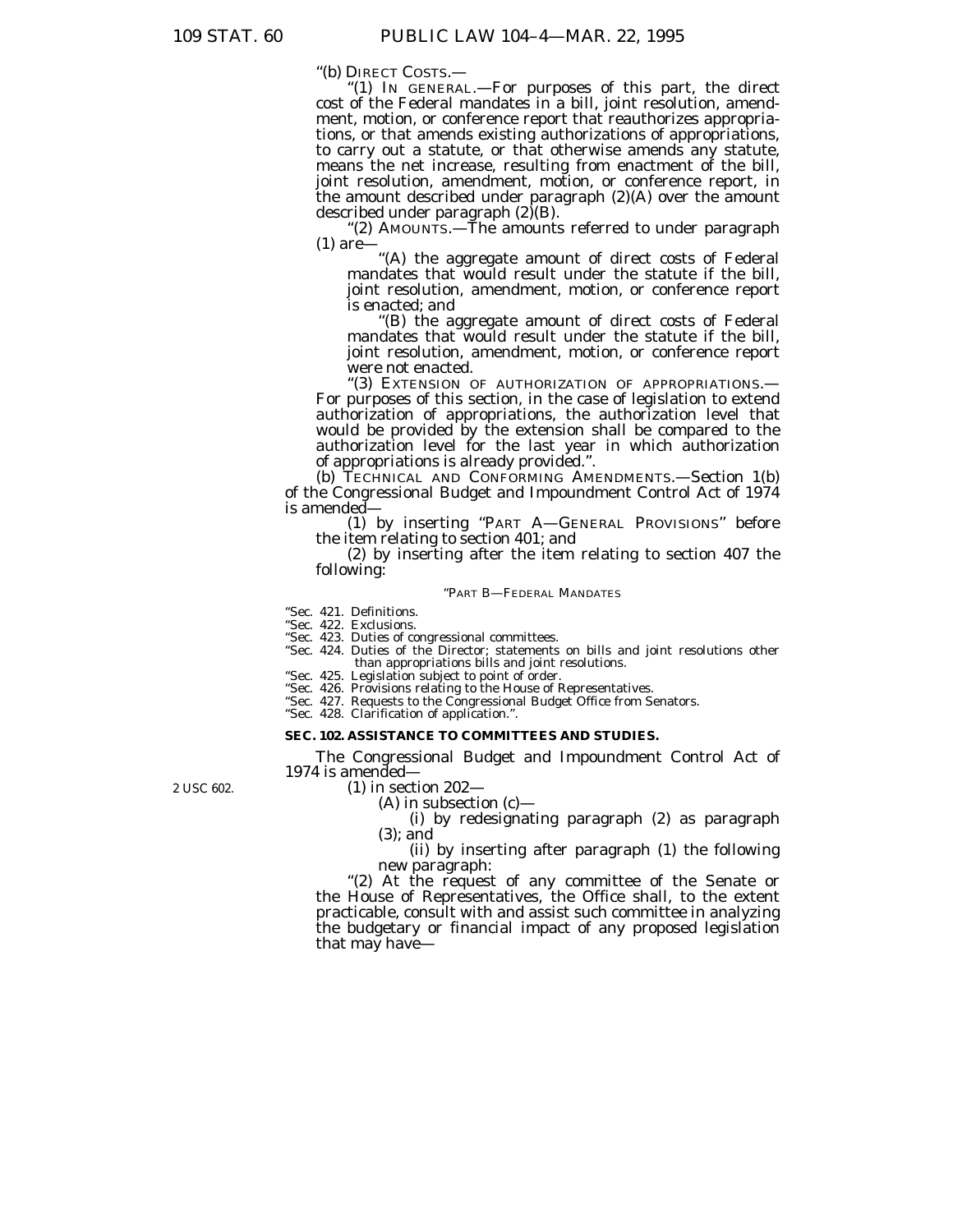''(A) a significant budgetary impact on State, local, or tribal governments;

''(B) a significant financial impact on the private sector; or

''(C) a significant employment impact on the private sector.''; and

(B) by amending subsection (h) to read as follows: ''(h) STUDIES.—

''(1) CONTINUING STUDIES.—The Director of the Congressional Budget Office shall conduct continuing studies to enhance comparisons of budget outlays, credit authority, and tax expenditures.

''(2) FEDERAL MANDATE STUDIES.—

'(A) At the request of any Chairman or ranking member of the minority of a Committee of the Senate or the House of Representatives, the Director shall, to the extent practicable, conduct a study of a legislative proposal containing a Federal mandate.

''(B) In conducting a study on intergovernmental mandates under subparagraph (A), the Director shall—

''(i) solicit and consider information or comments from elected officials (including their designated representatives) of State, local, or tribal governments as may provide helpful information or comments;

fii) consider establishing advisory panels of elected officials or their designated representatives, of State, local, or tribal governments if the Director determines that such advisory panels would be helpful in performing responsibilities of the Director under this section; and

'(iii) if, and to the extent that the Director determines that accurate estimates are reasonably feasible, include estimates of—

''(I) the future direct cost of the Federal mandate to the extent that such costs significantly differ from or extend beyond the 5-year period after the mandate is first effective; and

''(II) any disproportionate budgetary effects of Federal mandates upon particular industries or sectors of the economy, States, regions, and urban or rural or other types of communities, as appropriate.

''(C) In conducting a study on private sector mandates under subparagraph (A), the Director shall provide estimates, if and to the extent that the Director determines that such estimates are reasonably feasible, of—

''(i) future costs of Federal private sector mandates to the extent that such mandates differ significantly from or extend beyond the 5-year time period referred to in subparagraph  $(B)(iii)(I);$ 

''(ii) any disproportionate financial effects of Federal private sector mandates and of any Federal financial assistance in the bill or joint resolution upon any particular industries or sectors of the economy, States, regions, and urban or rural or other types of communities; and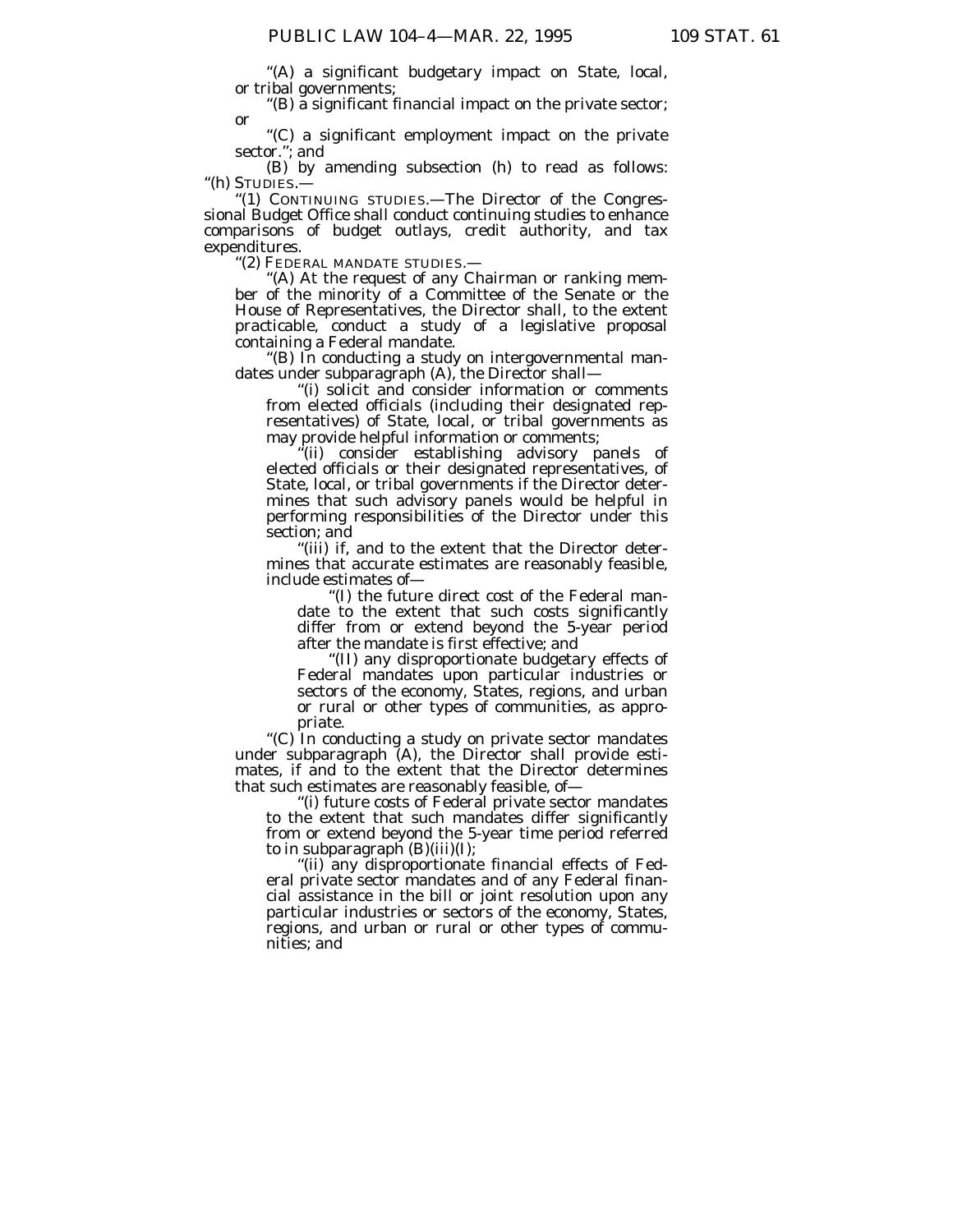''(iii) the effect of Federal private sector mandates in the bill or joint resolution on the national economy, including the effect on productivity, economic growth, full employment, creation of productive jobs, and international competitiveness of United States goods and services.''; and

(2) in section 301(d) by adding at the end thereof the following new sentence: ''Any Committee of the House of Representatives or the Senate that anticipates that the committee will consider any proposed legislation establishing, amending, or reauthorizing any Federal program likely to have a significant budgetary impact on any State, local, or tribal government, or likely to have a significant financial impact on the private sector, including any legislative proposal submitted by the executive branch likely to have such a budgetary or financial impact, shall include its views and estimates on that proposal to the Committee on the Budget of the applicable House.''.

#### **SEC. 103. COST OF REGULATIONS.**

(a) SENSE OF THE CONGRESS.—It is the sense of the Congress that Federal agencies should review and evaluate planned regulations to ensure that the cost estimates provided by the Congressional Budget Office will be carefully considered as regulations are promulgated.

(b) STATEMENT OF COST.—At the request of a committee chairman or ranking minority member, the Director shall, to the extent practicable, prepare a comparison between—

(1) an estimate by the relevant agency, prepared under section 202 of this Act, of the costs of regulations implementing<br>an Act containing a Federal mandate; and

(2) the cost estimate prepared by the Congressional Budget Office for such Act when it was enacted by the Congress.<br>(c) COOPERATION OF OFFICE OF MANAGEMENT AND BUDGET.

At the request of the Director of the Congressional Budget Office, the Director of the Office of Management and Budget shall provide data and cost estimates for regulations implementing an Act containing a Federal mandate covered by part B of title IV of the Congressional Budget and Impoundment Control Act of 1974 (as added by section 101 of this Act).

#### **SEC. 104. REPEAL OF CERTAIN ANALYSIS BY CONGRESSIONAL BUDGET OFFICE.**

Section 403 of the Congressional Budget and Impoundment Control Act of 1974 is amended—

 $(1)$  in subsection  $(a)$ -

(A) by striking out paragraph (2);

(B) in paragraph (3) by striking out ''paragraphs (1)

and (2)'' and inserting in lieu thereof ''paragraph (1)''; and  $(C)$  by redesignating paragraphs  $(3)$  and  $(4)$  as para-

graphs (2) and (3), respectively;

 $(2)$  by striking out " $(a)$ "; and

(3) by striking out subsections (b) and (c).

2 USC 1512.

2 USC 653.

#### **SEC. 105. CONSIDERATION FOR FEDERAL FUNDING.**

Nothing in this Act shall preclude a State, local, or tribal government that already complies with all or part of the Federal intergovernmental mandates included in the bill, joint resolution, amendment, motion, or conference report from consideration for

2 USC 632.

2 USC 1511.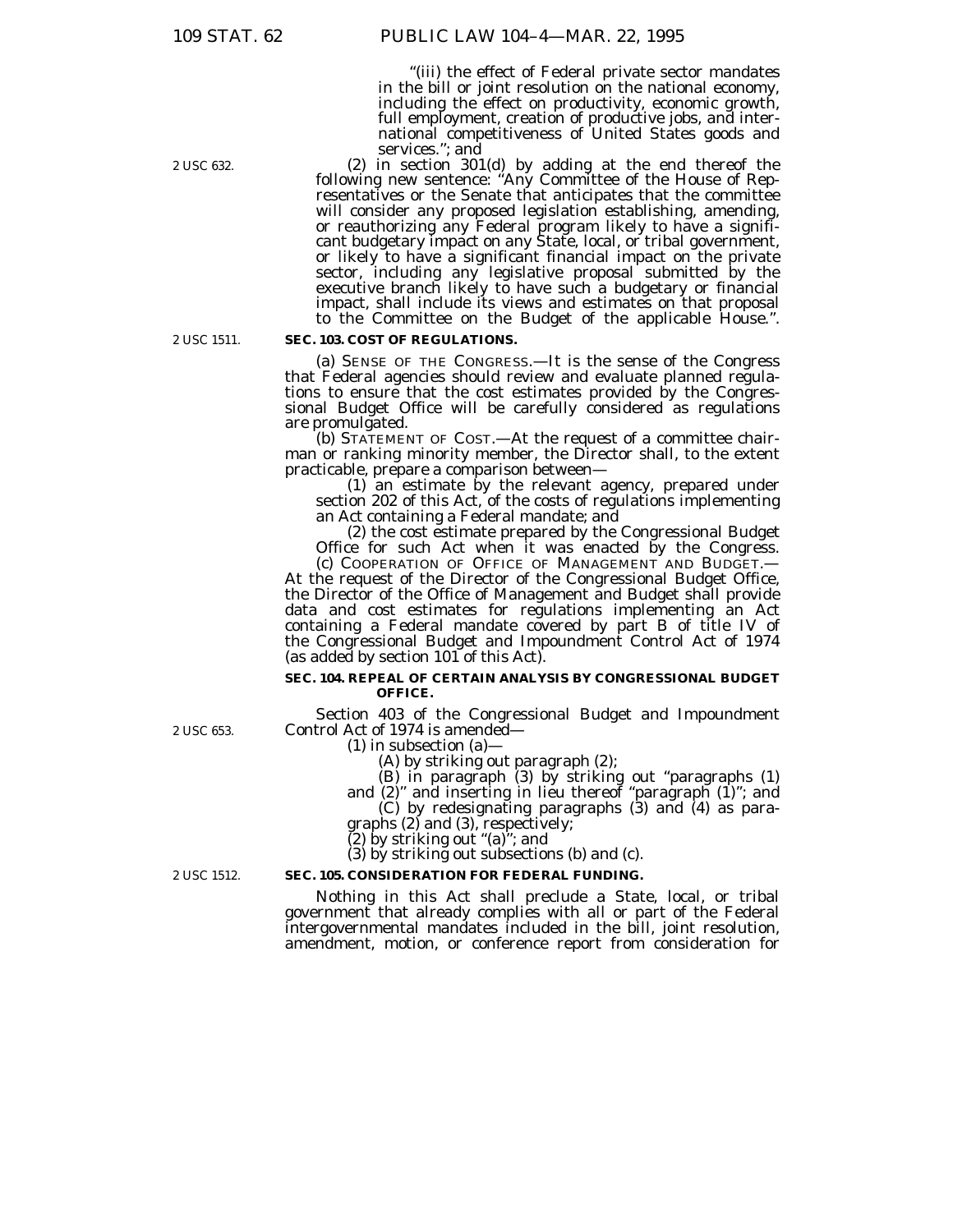Federal funding under section 425(a)(2) of the Congressional Budget and Impoundment Control Act of 1974 (as added by section 101 of this Act) for the cost of the mandate, including the costs the State, local, or tribal government is currently paying and any additional costs necessary to meet the mandate.

#### **SEC. 106. IMPACT ON LOCAL GOVERNMENTS.**

(a) FINDINGS.—The Senate finds that—

(1) the Congress should be concerned about shifting costs from Federal to State and local authorities and should be equally concerned about the growing tendency of States to shift costs to local governments;

(2) cost shifting from States to local governments has, in many instances, forced local governments to raise property taxes or curtail sometimes essential services; and

(3) increases in local property taxes and cuts in essential services threaten the ability of many citizens to attain and maintain the American dream of owning a home in a safe, secure community.

(b) SENSE OF THE SENATE.—It is the sense of the Senate that—

(1) the Federal Government should not shift certain costs to the State, and States should end the practice of shifting costs to local governments, which forces many local governments to increase property taxes;

(2) States should end the imposition, in the absence of full consideration by their legislatures, of State issued mandates on local governments without adequate State funding, in a manner that may displace other essential government priorities; and

(3) one primary objective of this Act and other efforts to change the relationship among Federal, State, and local governments should be to reduce taxes and spending at all levels and to end the practice of shifting costs from one level of government to another with little or no benefit to taxpayers.

#### **SEC. 107. ENFORCEMENT IN THE HOUSE OF REPRESENTATIVES.**

(a) MOTIONS TO STRIKE IN THE COMMITTEE OF THE WHOLE.— Clause 5 of rule XXIII of the Rules of the House of Representatives is amended by adding at the end the following:

''(c) In the consideration of any measure for amendment in the Committee of the Whole containing any Federal mandate the direct costs of which exceed the threshold in section  $424(a)(1)$  of the Unfunded Mandate Reform Act of 1995, it shall always be in order, unless specifically waived by terms of a rule governing consideration of that measure, to move to strike such Federal mandate from the portion of the bill then open to amendment.''.

(b) COMMITTEE ON RULES REPORTS ON WAIVED POINTS OF ORDER.—The Committee on Rules shall include in the report required by clause 1(d) of rule XI (relating to its activities during the Congress) of the Rules of the House of Representatives a separate item identifying all waivers of points of order relating to Federal mandates, listed by bill or joint resolution number and the subject matter of that measure.

#### **SEC. 108. EXERCISE OF RULEMAKING POWERS.**

The provisions of sections 101 and 107 are enacted by Congress—

2 USC 1514.

2 USC 1515.

2 USC 1513.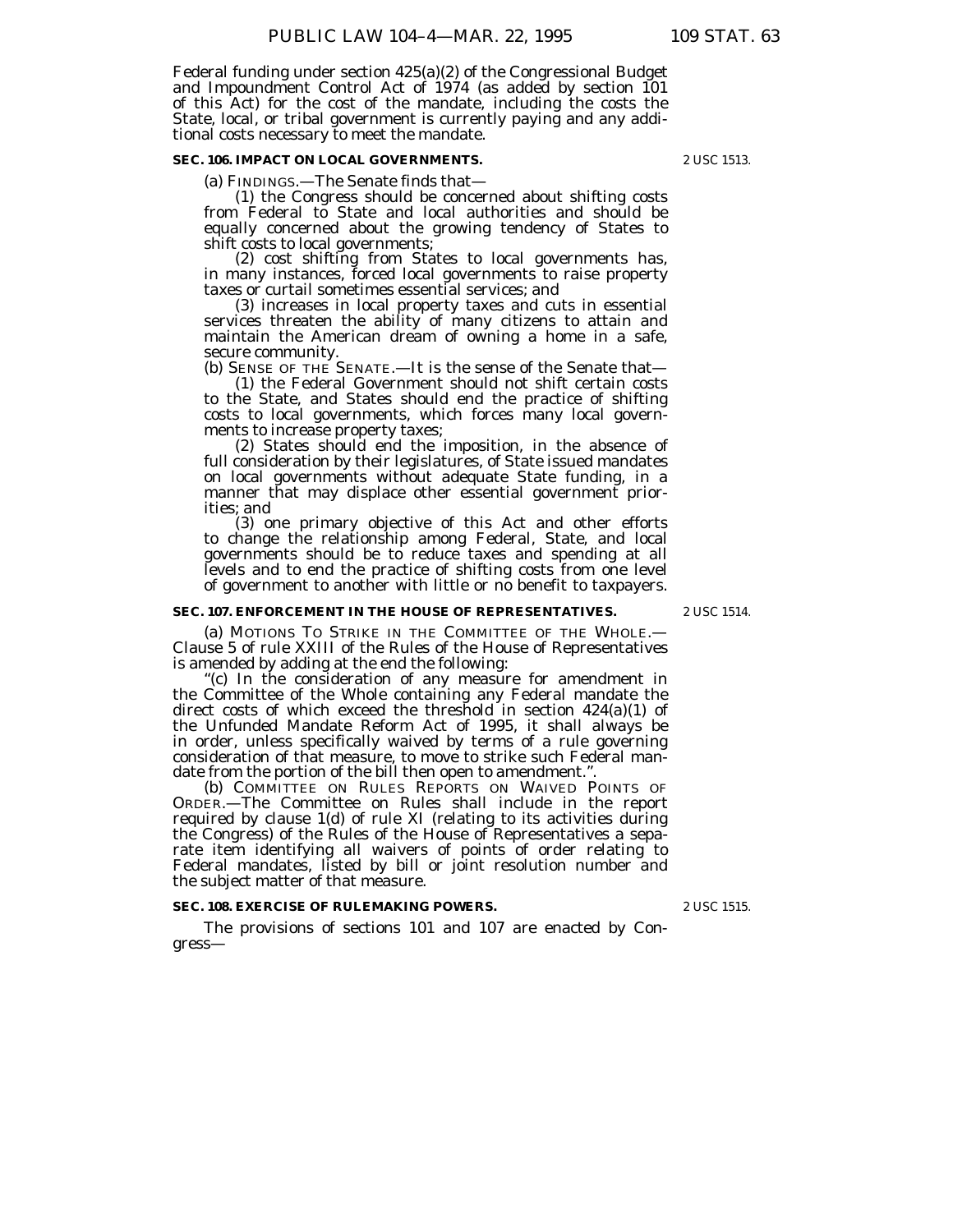(1) as an exercise of the rulemaking power of the Senate and the House of Representatives, respectively, and as such they shall be considered as part of the rules of such House, respectively, and such rules shall supersede other rules only to the extent that they are inconsistent therewith; and

(2) with full recognition of the constitutional right of either House to change such rules (so far as relating to such House) at any time, in the same manner, and to the same extent as in the case of any other rule of each House.

2 USC 1516.

#### **SEC. 109. AUTHORIZATION OF APPROPRIATIONS.**

There are authorized to be appropriated to the Congressional Budget Office \$4,500,000 for each of the fiscal years 1996, 1997, 1998, 1999, 2000, 2001, and 2002 to carry out the provisions of this title.

2 USC 1511 note.

#### **SEC. 110. EFFECTIVE DATE.**

This title shall take effect on January 1, 1996 or on the date 90 days after appropriations are made available as authorized under section 109, whichever is earlier and shall apply to legislation considered on and after such date.

### **TITLE II—REGULATORY ACCOUNTABILITY AND REFORM**

2 USC 1531.

#### **SEC. 201. REGULATORY PROCESS.**

Each agency shall, unless otherwise prohibited by law, assess the effects of Federal regulatory actions on State, local, and tribal governments, and the private sector (other than to the extent that such regulations incorporate requirements specifically set forth in law).

2 USC 1532.

#### **SEC. 202. STATEMENTS TO ACCOMPANY SIGNIFICANT REGULATORY ACTIONS.**

(a) IN GENERAL.—Unless otherwise prohibited by law, before promulgating any general notice of proposed rulemaking that is likely to result in promulgation of any rule that includes any Federal mandate that may result in the expenditure by State, local, and tribal governments, in the aggregate, or by the private sector, of \$100,000,000 or more (adjusted annually for inflation) in any 1 year, and before promulgating any final rule for which a general notice of proposed rulemaking was published, the agency shall prepare a written statement containing-

(1) an identification of the provision of Federal law under which the rule is being promulgated;

(2) a qualitative and quantitative assessment of the anticipated costs and benefits of the Federal mandate, including the costs and benefits to State, local, and tribal governments or the private sector, as well as the effect of the Federal mandate on health, safety, and the natural environment and such an assessment shall include—

(A) an analysis of the extent to which such costs to State, local, and tribal governments may be paid with Federal financial assistance (or otherwise paid for by the Federal Government); and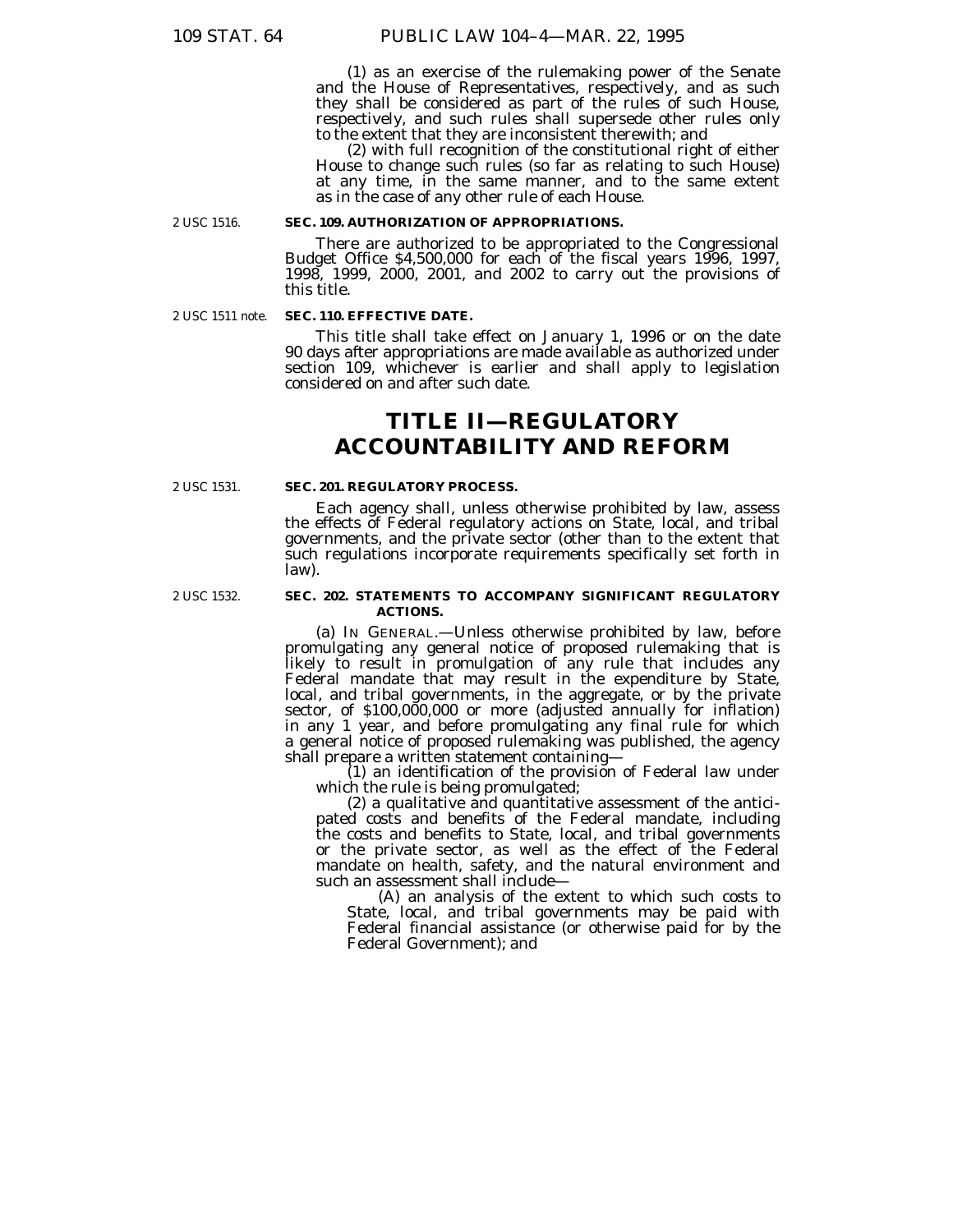(B) the extent to which there are available Federal

resources to carry out the intergovernmental mandate;<br>(3) estimates by the agency, if and to the extent that the agency determines that accurate estimates are reasonably feasible, of—

(A) the future compliance costs of the Federal mandate; and

(B) any disproportionate budgetary effects of the Fed- eral mandate upon any particular regions of the nation or particular State, local, or tribal governments, urban or rural or other types of communities, or particular segments of the private sector;<br>(4) estimates by the agency of the effect on the national

economy, such as the effect on productivity, economic growth, full employment, creation of productive jobs, and international competitiveness of United States goods and services, if and to the extent that the agency in its sole discretion determines that accurate estimates are reasonably feasible and that such effect is relevant and material; and

(5)(A) a description of the extent of the agency's prior consultation with elected representatives (under section 204)

of the affected State, local, and tribal governments;<br>
(B) a summary of the comments and concerns that were<br>
presented by State, local, or tribal governments either orally<br>
or in writing to the agency; and

(C) a summary of the agency's evaluation of those com-<br>ments and concerns.

(b) PROMULGATION.—In promulgating a general notice of pro- posed rulemaking or a final rule for which a statement under subsection (a) is required, the agency shall include in the promulgation a summary of the information contained in the statement.

tion a summary of the information contained in the statement. (c) PREPARATION IN CONJUNCTION WITH OTHER STATEMENT.— Any agency may prepare any statement required under subsection (a) in conjunction with or as a part of any other statement or analysis, provided that the statement or analysis satisfies the provisions of subsection (a).

#### **SEC. 203. SMALL GOVERNMENT AGENCY PLAN.**

2 USC 1533.

(a) EFFECTS ON SMALL GOVERNMENTS.—Before establishing any regulatory requirements that might significantly or uniquely affect small governments, agencies shall have developed a plan under which the agency shall—

(1) provide notice of the requirements to potentially affected<br>small governments, if any;<br>(2) enable officials of affected small governments to provide<br>meaningful and timely input in the development of regulatory

proposals containing significant Federal intergovernmental mandates; and

(3) inform, educate, and advise small governments on compliance with the requirements.

(b) AUTHORIZATION OF APPROPRIATIONS.—There are authorized to be appropriated to each agency to carry out the provisions of this section and for no other purpose, such sums as are necessary.

#### **SEC. 204. STATE, LOCAL, AND TRIBAL GOVERNMENT INPUT.**

2 USC 1534.

(a) IN GENERAL.—Each agency shall, to the extent permitted in law, develop an effective process to permit elected officers of State, local, and tribal governments (or their designated employees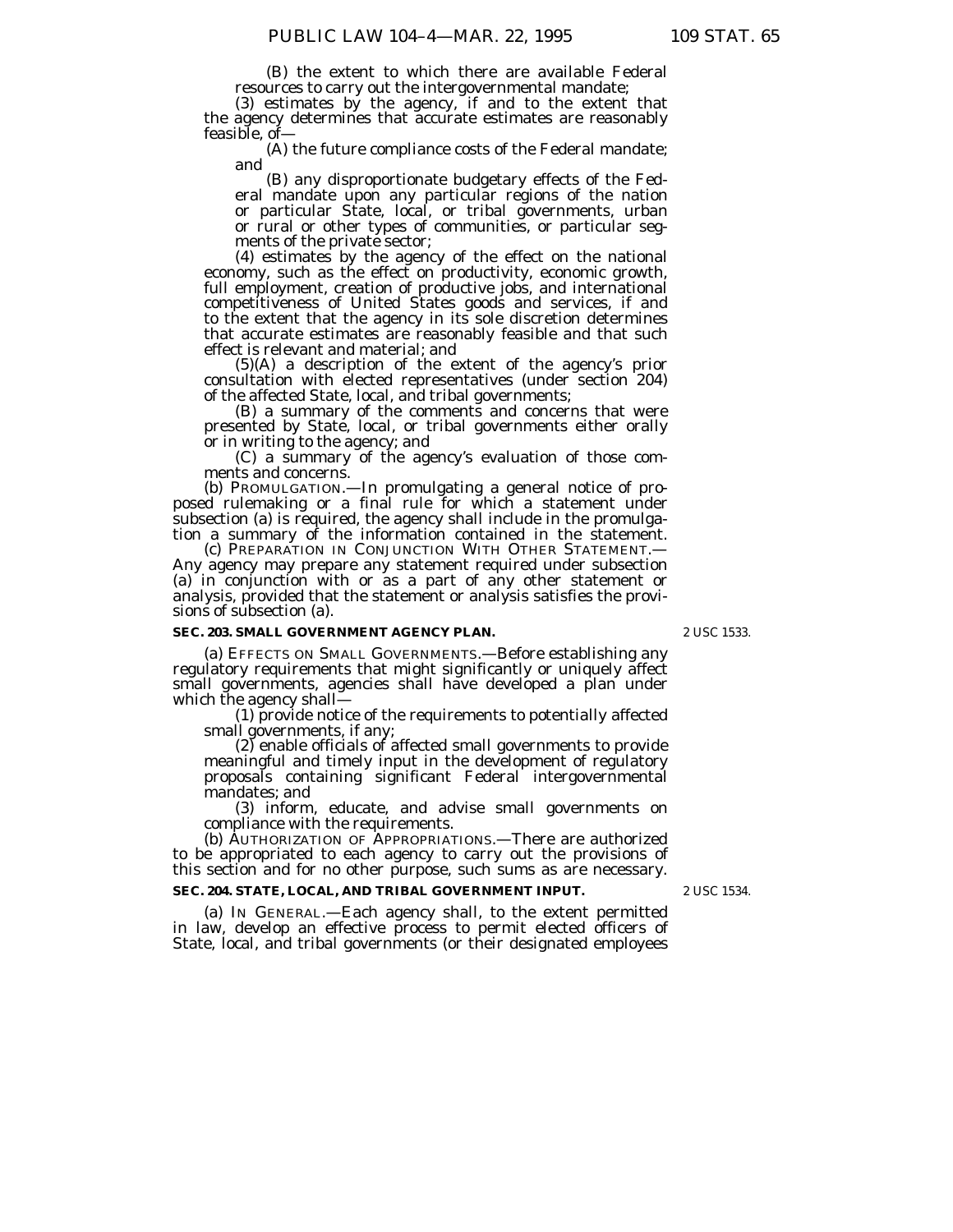with authority to act on their behalf) to provide meaningful and timely input in the development of regulatory proposals containing significant Federal intergovernmental mandates.

(b) MEETINGS BETWEEN STATE, LOCAL, TRIBAL AND FEDERAL OFFICERS.—The Federal Advisory Committee Act (5 U.S.C. App.) shall not apply to actions in support of intergovernmental communications where—

(1) meetings are held exclusively between Federal officials and elected officers of State, local, and tribal governments (or their designated employees with authority to act on their behalf) acting in their official capacities; and

(2) such meetings are solely for the purposes of exchanging views, information, or advice relating to the management or implementation of Federal programs established pursuant to public law that explicitly or inherently share intergovernmental responsibilities or administration.

(c) IMPLEMENTING GUIDELINES.—No later than 6 months after the date of enactment of this Act, the President shall issue guidelines and instructions to Federal agencies for appropriate implementation of subsections (a) and (b) consistent with applicable laws and regulations.

2 USC 1535.

### **SEC. 205. LEAST BURDENSOME OPTION OR EXPLANATION REQUIRED.**

(a) IN GENERAL.—Except as provided in subsection (b), before promulgating any rule for which a written statement is required under section 202, the agency shall identify and consider a reasonable number of regulatory alternatives and from those alternatives select the least costly, most cost-effective or least burdensome alternative that achieves the objectives of the rule, for-

(1) State, local, and tribal governments, in the case of

a rule containing a Federal intergovernmental mandate; and (2) the private sector, in the case of a rule containing a Federal private sector mandate.

(b) EXCEPTION.—The provisions of subsection (a) shall apply unless—

(1) the head of the affected agency publishes with the final rule an explanation of why the least costly, most costeffective or least burdensome method of achieving the objectives of the rule was not adopted; or

(2) the provisions are inconsistent with law.

(c) OMB CERTIFICATION.—No later than 1 year after the date of the enactment of this Act, the Director of the Office of Management and Budget shall certify to Congress, with a written explanation, agency compliance with this section and include in that certification agencies and rulemakings that fail to adequately comply with this section.

2 USC 1536.

#### **SEC. 206. ASSISTANCE TO THE CONGRESSIONAL BUDGET OFFICE.**

The Director of the Office of Management and Budget shall— (1) collect from agencies the statements prepared under section 202; and

(2) periodically forward copies of such statements to the Director of the Congressional Budget Office on a reasonably timely basis after promulgation of the general notice of proposed rulemaking or of the final rule for which the statement was prepared.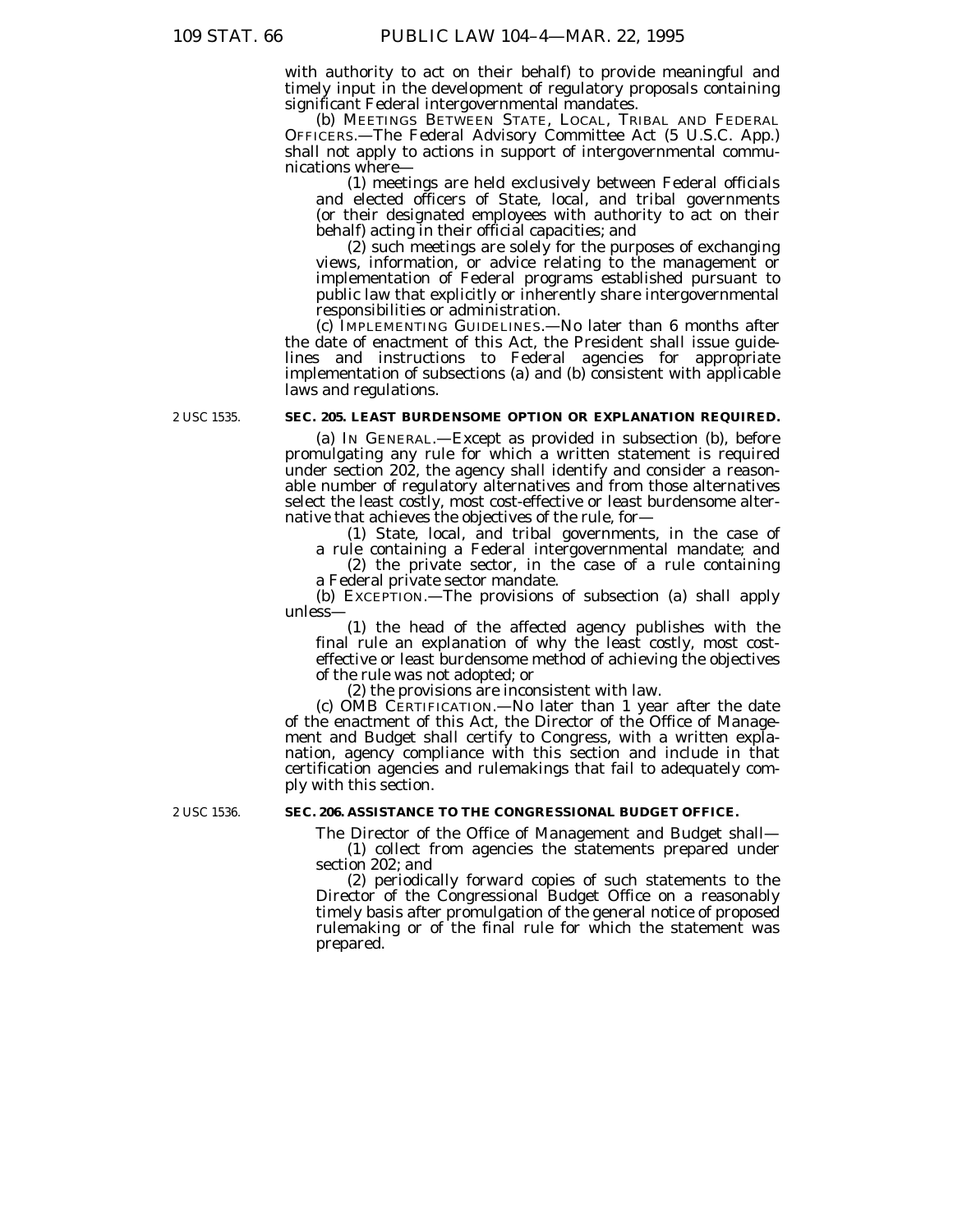#### **SEC. 207. PILOT PROGRAM ON SMALL GOVERNMENT FLEXIBILITY.**

(a) IN GENERAL.—The Director of the Office of Management and Budget, in consultation with Federal agencies, shall establish pilot programs in at least 2 agencies to test innovative, and more flexible regulatory approaches that—

(1) reduce reporting and compliance burdens on small governments; and

(2) meet overall statutory goals and objectives.

(b) PROGRAM FOCUS.—The pilot programs shall focus on rules in effect or proposed rules, or a combination thereof.

#### **SEC. 208. ANNUAL STATEMENTS TO CONGRESS ON AGENCY COMPLI- Reports. ANCE.**

No later than 1 year after the effective date of this title and 2 USC 1538. annually thereafter, the Director of the Office of Management and Budget shall submit to the Congress, including the Committee on Governmental Affairs of the Senate and the Committee on Government Reform and Oversight of the House of Representatives, a written report detailing compliance by each agency during the preceding reporting period with the requirements of this title.

#### **SEC. 209. EFFECTIVE DATE.**

This title and the amendments made by this title shall take effect on the date of the enactment of this Act.

# **TITLE III—REVIEW OF FEDERAL MANDATES**

#### **SEC. 301. BASELINE STUDY OF COSTS AND BENEFITS.**

(a) IN GENERAL.—No later than 18 months after the date of enactment of this Act, the Advisory Commission on Intergovernmental Relations (hereafter in this title referred to as the ''Advisory Commission"), in consultation with the Director, shall complete a study to examine the measurement and definition issues involved in calculating the total costs and benefits to State, local, and tribal governments of compliance with Federal law.

(b) CONSIDERATIONS.—The study required by this section shall consider—

(1) the feasibility of measuring indirect costs and benefits as well as direct costs and benefits of the Federal, State, local, and tribal relationship; and

(2) how to measure both the direct and indirect benefits of Federal financial assistance and tax benefits to State, local, and tribal governments.

#### **SEC. 302. REPORT ON FEDERAL MANDATES BY ADVISORY COMMISSION** 2 USC 1552. **ON INTERGOVERNMENTAL RELATIONS.**

(a) IN GENERAL.—The Advisory Commission on Intergovernmental Relations shall in accordance with this section—

(1) investigate and review the role of Federal mandates in intergovernmental relations and their impact on State, local, tribal, and Federal government objectives and responsibilities, and their impact on the competitive balance between State, local, and tribal governments, and the private sector and consider views of and the impact on working men and women on those same matters;

2 USC 1551.

2 USC 1531 note.

2 USC 1537.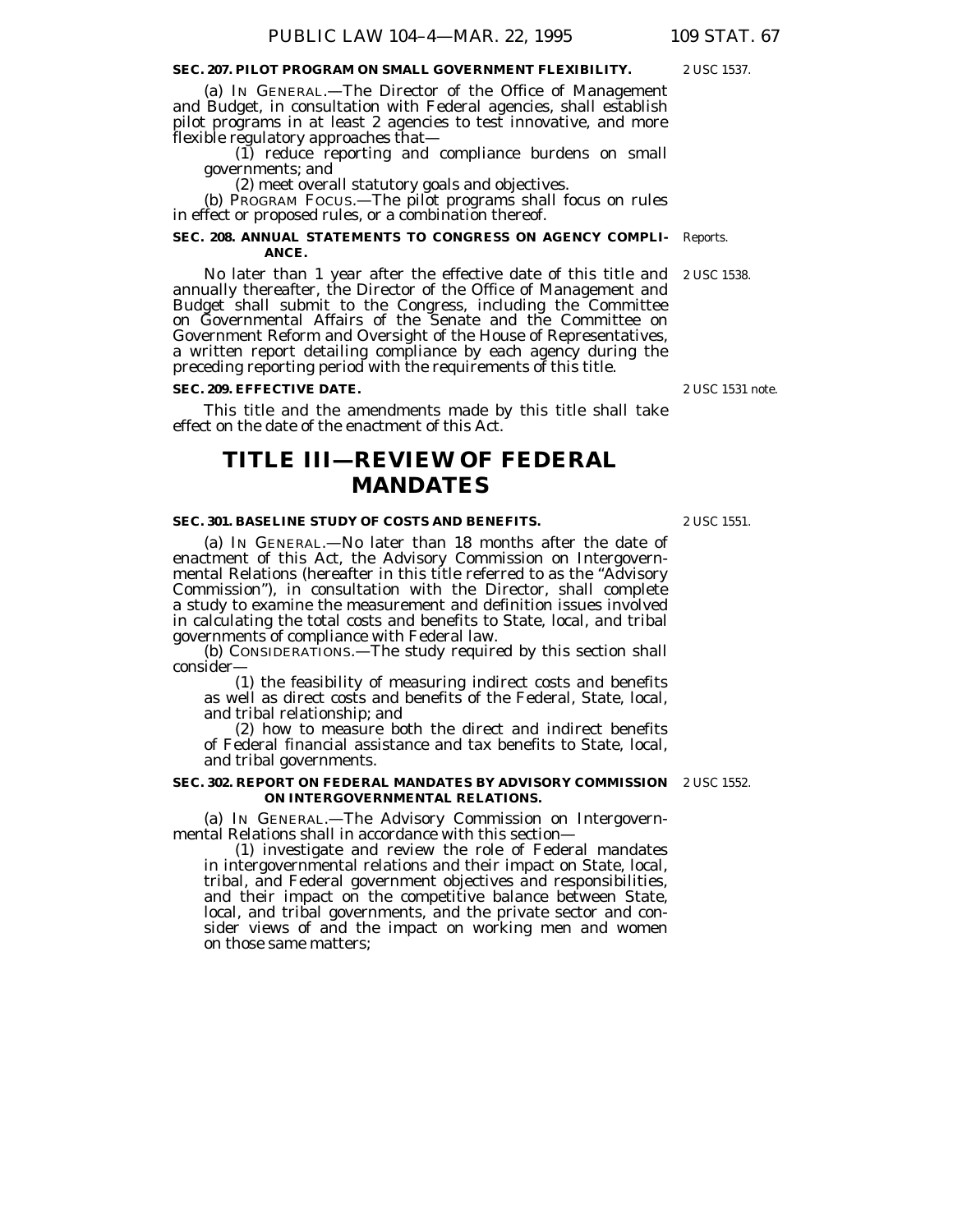(2) investigate and review the role of unfunded State man-

(3) make recommendations to the President and the Congress regarding—

 $(A)$  allowing flexibility for State, local, and tribal governments in complying with specific Federal mandates for which terms of compliance are unnecessarily rigid or complex;

(B) reconciling any 2 or more Federal mandates which impose contradictory or inconsistent requirements;

(C) terminating Federal mandates which are duplicative, obsolete, or lacking in practical utility;

(D) suspending, on a temporary basis, Federal mandates which are not vital to public health and safety and which compound the fiscal difficulties of State, local, and tribal governments, including recommendations for triggering such suspension;

(E) consolidating or simplifying Federal mandates, or the planning or reporting requirements of such mandates, in order to reduce duplication and facilitate compliance by State, local, and tribal governments with those mandates

(F) establishing common Federal definitions or standards to be used by State, local, and tribal governments in complying with Federal mandates that use different definitions or standards for the same terms or principles; and

(G)(i) the mitigation of negative impacts on the private sector that may result from relieving State, local, and tribal governments from Federal mandates (if and to the extent that such negative impacts exist on the private sector); and

(ii) the feasibility of applying relief from Federal mandates in the same manner and to the same extent to private sector entities as such relief is applied to State, local, and tribal governments; and

(4) identify and consider in each recommendation made under paragraph (3), to the extent practicable—

(A) the specific Federal mandates to which the recommendation applies, including requirements of the departments, agencies, and other entities of the Federal Government that State, local, and tribal governments utilize metric systems of measurement; and

(B) any negative impact on the private sector that may result from implementation of the recommendation. (b) CRITERIA.—

(1) IN GENERAL.—The Commission shall establish criteria for making recommendations under subsection (a).

(2) ISSUANCE OF PROPOSED CRITERIA.—The Commission shall issue proposed criteria under this subsection no later than 60 days after the date of the enactment of this Act, and thereafter provide a period of 30 days for submission by the public of comments on the proposed criteria.

(3) FINAL CRITERIA.—No later than 45 days after the date of issuance of proposed criteria, the Commission shall—

(A) consider comments on the proposed criteria received under paragraph (2);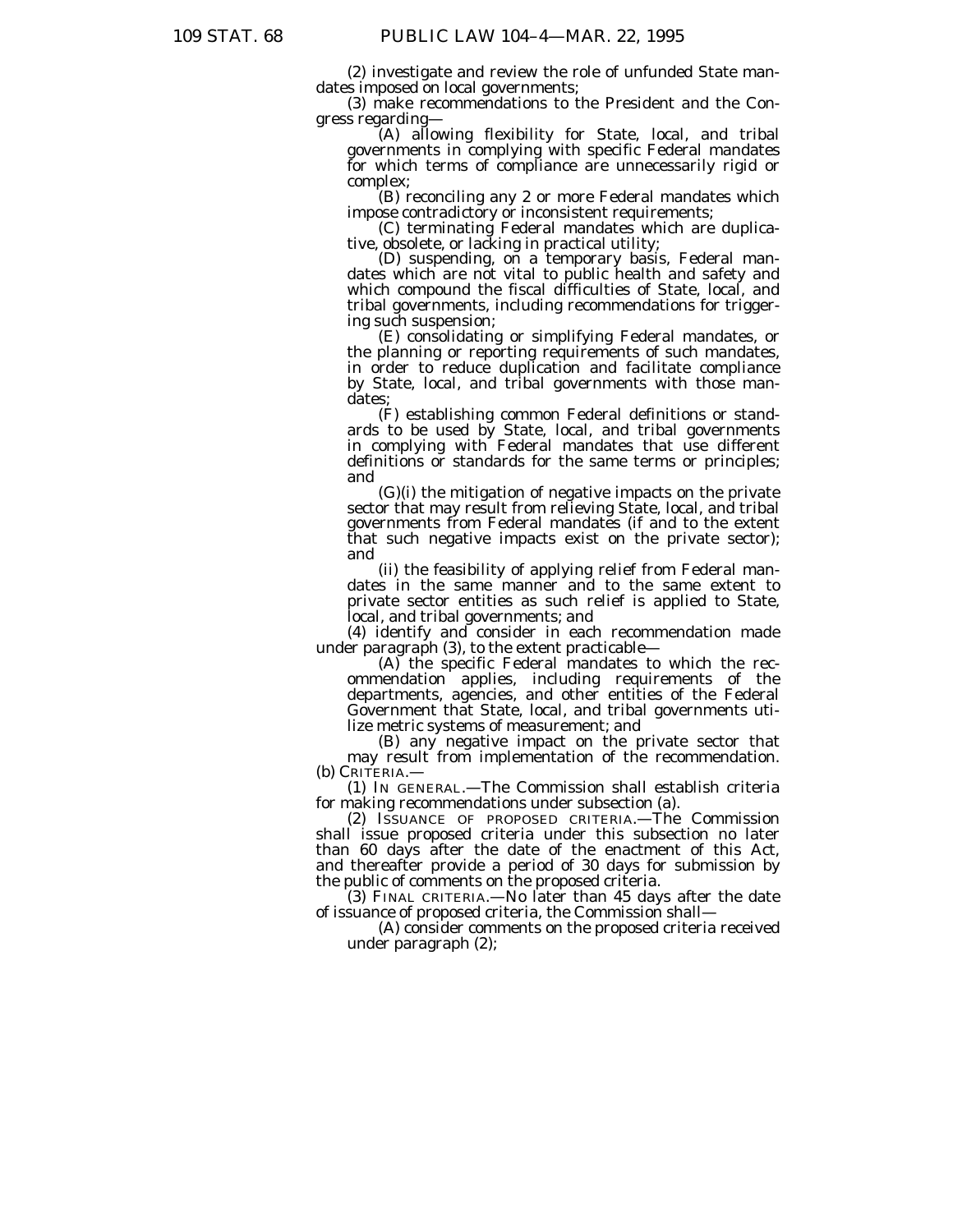(B) adopt and incorporate in final criteria any recommendations submitted in those comments that the Commission determines will aid the Commission in carrying out its duties under this section; and

(C) issue final criteria under this subsection.

(c) PRELIMINARY REPORT.—

(1) IN GENERAL.—No later than 9 months after the date of the enactment of this Act, the Commission shall—

(A) prepare and publish a preliminary report on its Publication.activities under this title, including preliminary recommendations pursuant to subsection (a);

(B) publish in the Federal Register a notice of availability of the preliminary report; and

(C) provide copies of the preliminary report to the public upon request.

(2) PUBLIC HEARINGS.—The Commission shall hold public hearings on the preliminary recommendations contained in the preliminary report of the Commission under this subsection.

 $(d)$  FINAL REPORT.—No later than 3 months after the date of the publication of the preliminary report under subsection (c), the Commission shall submit to the Congress, including the Committee on Government Reform and Oversight of the House of Representatives, the Committee on Governmental Affairs of the Senate, the Committee on the Budget of the Senate, and the Committee on the Budget of the House of Representatives, and to the President a final report on the findings, conclusions, and recommendations of the Commission under this section.

(e) PRIORITY TO MANDATES THAT ARE SUBJECT OF JUDICIAL PROCEEDINGS.—In carrying out this section, the Advisory Commission shall give the highest priority to immediately investigating, reviewing, and making recommendations regarding Federal mandates that are the subject of judicial proceedings between the United States and a State, local, or tribal government.

(f) DEFINITION.—For purposes of this section the term ''State mandate'' means any provision in a State statute or regulation that imposes an enforceable duty on local governments, the private sector, or individuals, including a condition of State assistance or a duty arising from participation in a voluntary State program.

#### **SEC. 303. SPECIAL AUTHORITIES OF ADVISORY COMMISSION.**

(a) EXPERTS AND CONSULTANTS.—For purposes of carrying out this title, the Advisory Commission may procure temporary and intermittent services of experts or consultants under section 3109(b) of title 5, United States Code.

(b) DETAIL OF STAFF OF FEDERAL AGENCIES.—Upon request of the Executive Director of the Advisory Commission, the head of any Federal department or agency may detail, on a reimbursable basis, any of the personnel of that department or agency to the Advisory Commission to assist it in carrying out this title.

(c) ADMINISTRATIVE SUPPORT SERVICES.—Upon the request of the Advisory Commission, the Administrator of General Services shall provide to the Advisory Commission, on a reimbursable basis, the administrative support services necessary for the Advisory Commission to carry out its duties under this title.

(d) CONTRACT AUTHORITY.—The Advisory Commission may, subject to appropriations, contract with and compensate government

Public information. Federal Register, publication.

2 USC 1553.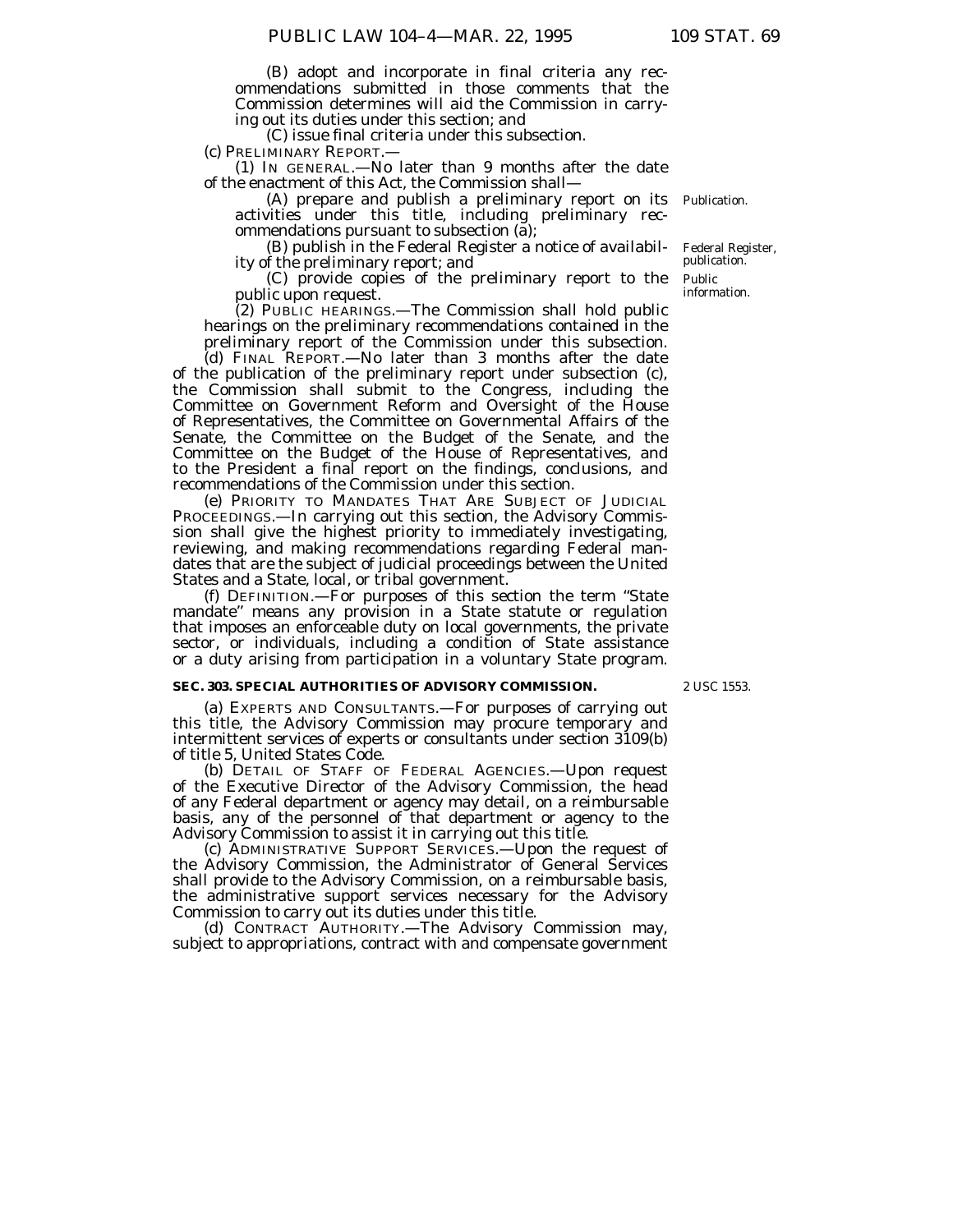and private persons (including agencies) for property and services used to carry out its duties under this title.

2 USC 1554.

#### **SEC. 304. ANNUAL REPORT TO CONGRESS REGARDING FEDERAL COURT RULINGS.**

No later than 4 months after the date of enactment of this Act, and no later than March 15 of each year thereafter, the Advisory Commission on Intergovernmental Relations shall submit to the Congress, including the Committee on Government Reform and Oversight of the House of Representatives and the Committee on Governmental Affairs of the Senate, and to the President a report describing any Federal court case to which a State, local, or tribal government was a party in the preceding calendar year that required such State, local, or tribal government to undertake responsibilities or activities, beyond those such government would otherwise have undertaken, to comply with Federal statutes and regulations.

#### **SEC. 305. DEFINITION.**

Notwithstanding section 3 of this Act, for purposes of this title the term ''Federal mandate'' means any provision in statute or regulation or any Federal court ruling that imposes an enforceable duty upon State, local, or tribal governments including a condition of Federal assistance or a duty arising from participation in a voluntary Federal program.

2 USC 1556.

2 USC 1555.

#### **SEC. 306. AUTHORIZATION OF APPROPRIATIONS.**

There are authorized to be appropriated to the Advisory Commission to carry out section  $301$  and section  $302$ ,  $$500,000$ for each of fiscal years 1995 and 1996.

### **TITLE IV—JUDICIAL REVIEW**

2 USC 1571.

#### **SEC. 401. JUDICIAL REVIEW.**

(a) AGENCY STATEMENTS ON SIGNIFICANT REGULATORY ACTIONS.—

(1) IN GENERAL.—Compliance or noncompliance by any agency with the provisions of sections 202 and 203(a) (1) and (2) shall be subject to judicial review only in accordance with this section.

(2) LIMITED REVIEW OF AGENCY COMPLIANCE OR NONCOMPLI-ANCE.—(A) Agency compliance or noncompliance with the provisions of sections 202 and 203(a) (1) and (2) shall be subject to judicial review only under section 706(1) of title 5, United States Code, and only as provided under subparagraph (B).

(B) If an agency fails to prepare the written statement (including the preparation of the estimates, analyses, statements, or descriptions) under section 202 or the written plan under section  $203(a)$  (1) and (2), a court may compel the agency to prepare such written statement.

(3) REVIEW OF AGENCY RULES.—In any judicial review under any other Federal law of an agency rule for which a written statement or plan is required under sections 202 and 203(a) (1) and (2), the inadequacy or failure to prepare such statement (including the inadequacy or failure to prepare any estimate, analysis, statement or description) or written plan shall not